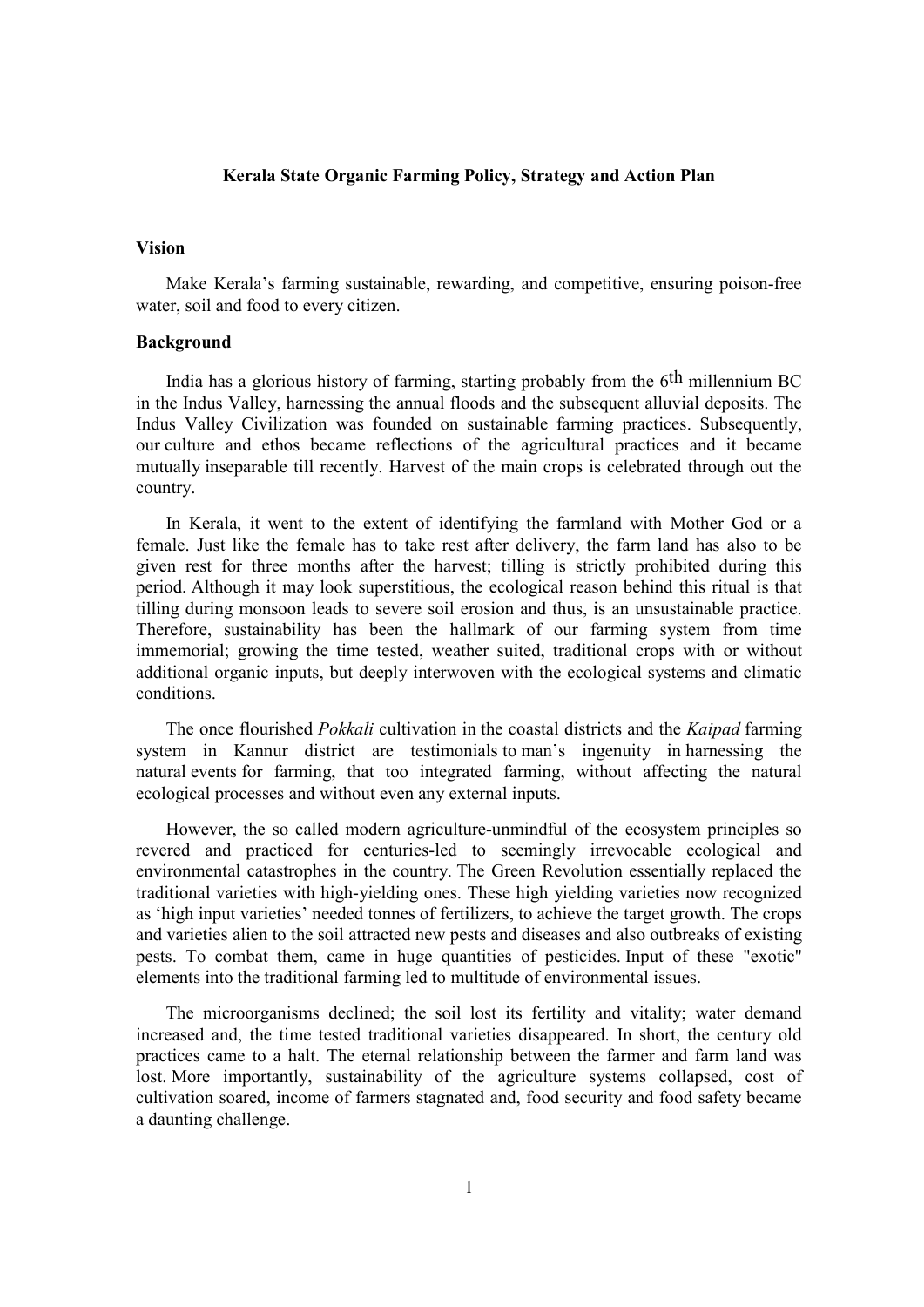Biodiversity in the agricultural fields has now become a history of the past. The farmland became silent; devoid of the croak of frogs, chattering of warblers, whistling of Whistling Ducks. The long tubular straw striven nests of the Baya weaver bird hanging on the fronds of palm-a once spectacular sight-have disappeared from most localities. The insectivorous birds such as drongo, bee-eater, even the house sparrow became rare or locally extinct, indicating the collapse of the entire food webs of the farm land.

In the forestry sector, fortunately the use of pesticides has been much less. However, the aerial spraying of pesticides in India was first tried in Kerala in 1965 to control the teak defoliators in Konni forest division. It was noted that with in 48 hours nearly 162 nontarget species of arthropods were knocked down.

The mentally and physically retarded and handicapped children in Padri village in Kasergod tell the world in unequivocal terms the tragedies and disasters that aerial spraying of pesticides could inflict on human life.

As a result of all these "modern" techniques, the air, water and the soil were polluted; most food grains and farm products were contaminated by pesticides. The run off from the farm land contaminated the wetlands - rivers, tanks, ponds, reservoirs, lakes and all water bodies-and the life in them. Fishes carried high levels of pesticides and also heavy metals, the latter as a result of the many chemical industries that sprang up to provide chemical fertilizers.

Health hazards became unimaginably high. Incidence of fatal diseases rose. Hospitals with modern amenities came up in the cities as profit making industries. Pharmaceuticals flourished.

Food crops became non-attractive, while cash crops became more remunerative. Rice fields have been filled up for non-agricultural activities. The area under cash crops expanded during the last 20 years (16% under rubber alone), while that under food crops plummeted (to just 9% of the total cultivated area). The monoculture of such economically valuable crops led to soil erosion and loss of soil fertility to a great extent. The advent of chemical intensive farming and its prevalence in Kerala for the past 50 years have resulted in the near stagnant levels of productivity of many of these economically important crops such as coconut, cashew, pepper, coffee, tea, cardamom and arecanut. Besides these, many regions in Kerala, like Wayanad started facing acute water scarcity. The State has taken note of it and given priority in the Eleventh Five Year Plan.

Over and above, the economic liberalization and WTO policies added to the woes of the farmers by bringing down the prices of agriculture commodities**.** They are caught in the debt trap owing to the loan taken to meet the high cost of farming, as it demanded more external inputs such as fertilizers, pesticides and water. These led to increasing instances of suicide by farmers. Investment in agriculture has essentially changed from the farmer to the industries supplying input to the farmer, and as a direct consequence, net income for farmers decreased while the industries supporting agriculture in the country flourished.

The national policies of opening retail sector to national and multinational companies pose great threat to our food sovereignty and right to safe food. The enhanced 'food miles'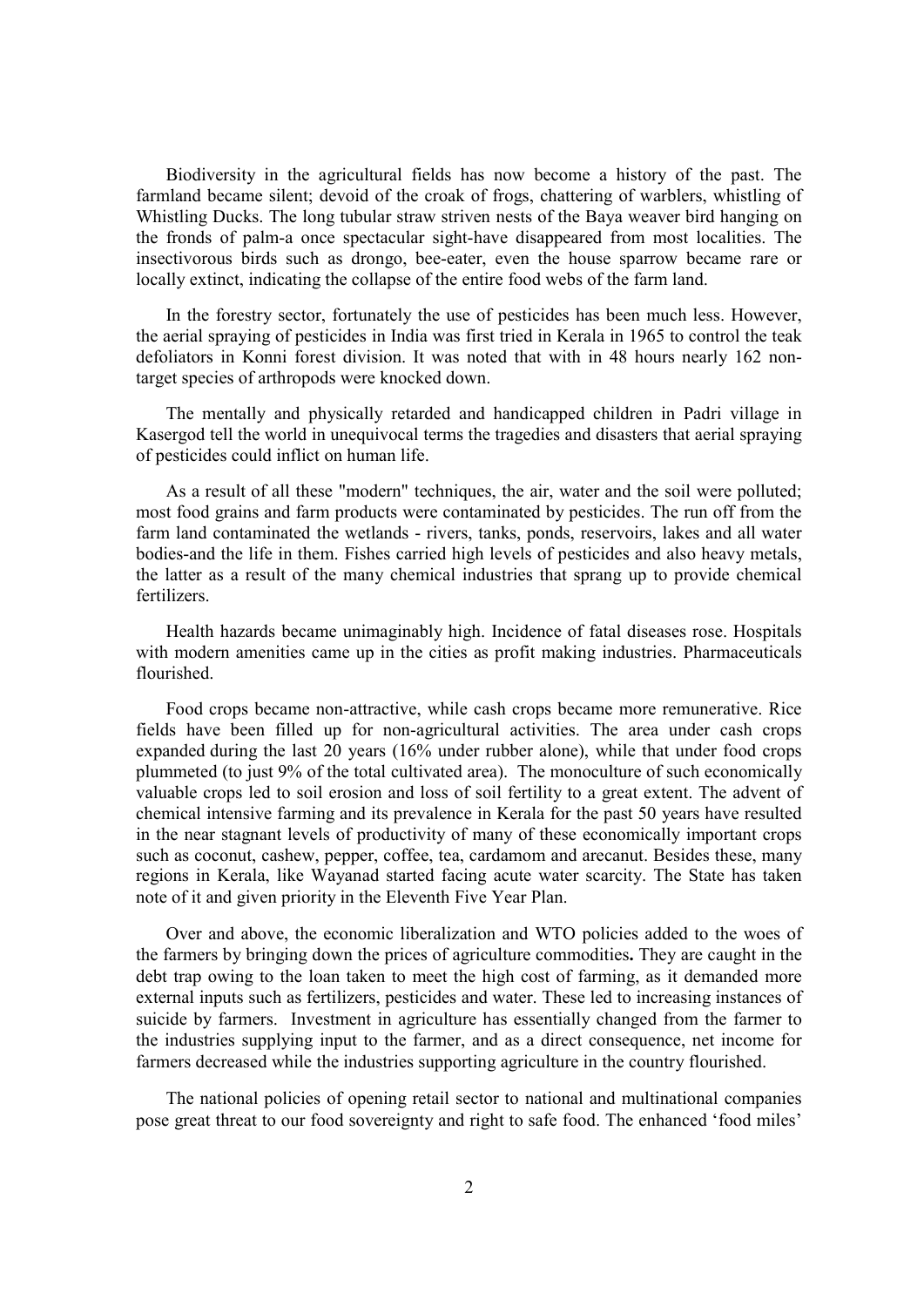led to increased carbon emission, further increasing the load of green house gases. The potent danger of introducing Genetically Modified crops, monopoly of seeds by national and multinational corporate bodies could very well be the last straw on the camel's back for the farmers of Kerala.

Many farmers have realized that they are fighting a loosing battle with the "high yield variety - fertilizer-pesticide pack" of Green Revolution. They have also realized that the degradation and disruption of the fragile ecosystems of the 'God's own country' are the chief culprits for the water scarcity, nutritional insecurity, loss of primary productivity and agrarian crisis being faced by the State.

The farmers in Kerala are convinced that the only way is to return to the traditional sustainable ways of cultivation without harming the ecosystem. Thus the organic farming, a system with the broad principle of 'live and let live', came up which was recognized nationally and internationally.

Organic agriculture is not limited to crop production alone, but encompasses animal husbandry, dairy, fisheries, poultry, piggery, forestry, bee keeping, and also uncultivated biodiversity around.

By and large, there is an increasing awareness among the consumers also on the deleterious effects of pesticides and hence, there has been a high demand for organically cultivated food produces. Therefore it has become a solemn responsibility of the Government to encourage organic farming to ensure poison-free food at affordable price to every citizen.

There have been demurs and doubts on the practicability of organic farming on the ground that the production would plummet and the country would once again be forced to yet another food crisis. This is quite unfounded. Success stories on high productivity of organic farming are now abundant. The Food and Agriculture Organization reports at the International Conference on Organic Agriculture and Food Security 2007 as follows: "*Conversion of global agriculture to organic management, without converting wild lands*  to agriculture and using N-fertilizers, would result in a global agricultural supply of 2640 *to 4380 kcal/person/day. Sustainable intensification in developing countries through organic practices would increase production by 56 per cent. Organic yields on average are comparable to conventional yields; although yields do decline initially when converting from high-input systems and almost double when converting from low-input systems".* It also has found that organic farms use 33 to 56 per cent less energy per ha than conventional farms.

Worldwide, as of now, more than 22.81 million hectares of land area is managed organically and the market of organic food is around \$30 billion. It may be noted that Cuba, a country with 42,402 sq. miles of land and with 11.3 million people, is completely organic.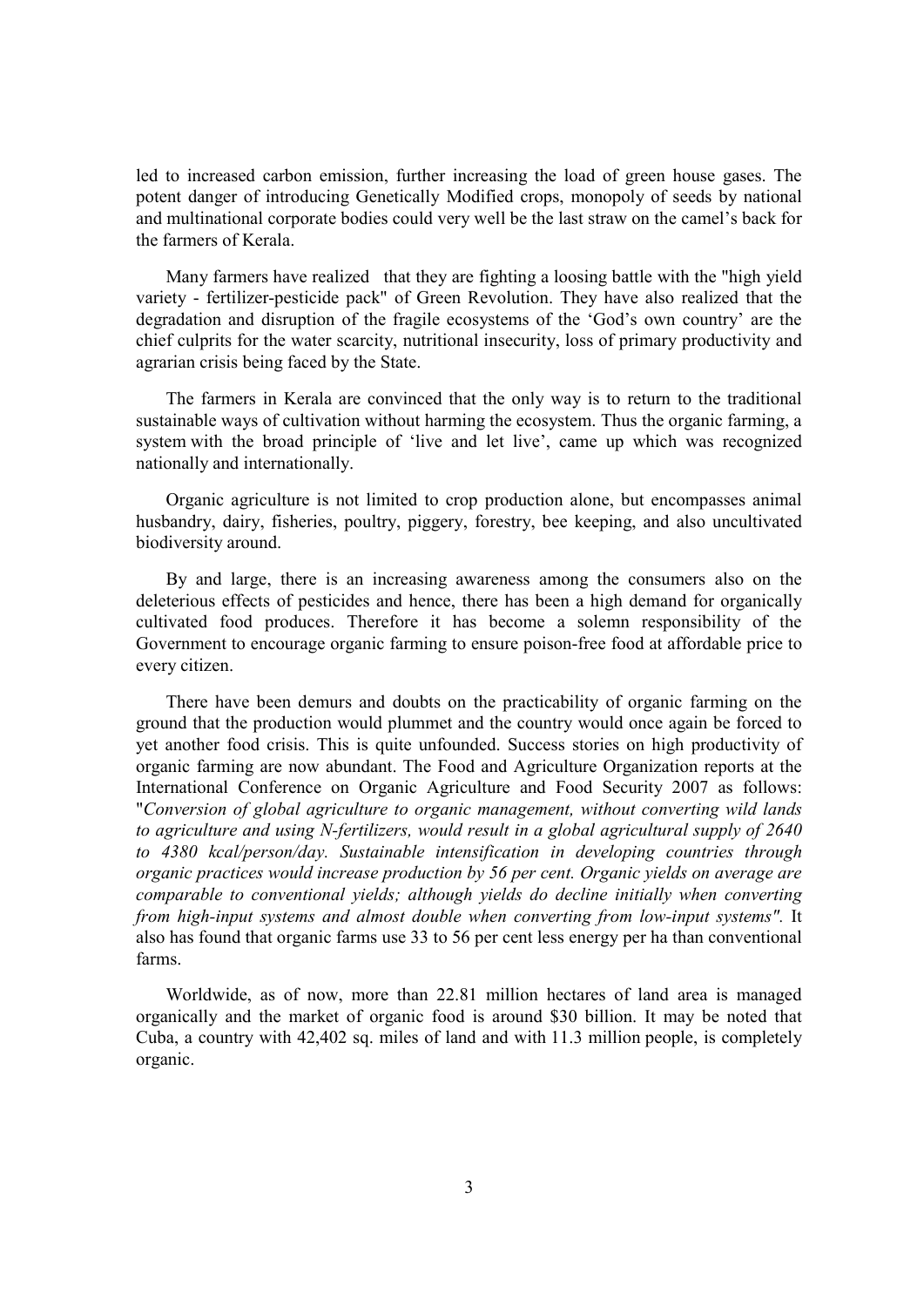#### **A brief history of organic farming**

Pesticides have been in use in agriculture since Second World War and from the very beginning there have been concerns about the commercialization of chemical pesticides**.**  Rachel Carson's, "Silent Spring" published in 1964 brought out the scientific certainties of the impacts of pesticides on environment. Although DDT was banned in the developed world in the 1970's, and its use in the agriculture fields of developing countries later, varieties of toxic pesticides found their way into the farms .The scientific predictions of Rachel Carson became true and the public, especially farmers and scientists, the world over realised the dangers of pesticides. This led to the beginning of non-chemical farming. Researches and trials of traditional methods and also new models of soil and crop management began to appear.

For the last 4-5 decades scientists have been trying to find out a sustainable agricultural system. One of the prominent personalities among them was Sir. Albert Howard, the Advisor for Agriculture in India from 1905 to 1924. "An Agricultural Testament", written by him, is considered to be the first authentic book on organic farming in India. "Indoor method" in organic composting was also worked out first by him.

The permaculture (permanent agriculture) experiments of Bill Mollison and Holmen in the 1970's gave hope to many farmers the world over. The permaculture wave had its impact in Kerala too and since then many farmers have started experimenting this methodology and they found that this is one of the best practices for Kerala with its topographical peculiarities and high rainfall so as to conserve soil and water and improve productivity of their farms.

In a report submitted in 1983 to the Department of Agriculture of the United States, Robert Papendick and James Parr, agriculture scientists of the same department, had emphasised the crucial need for focussing research on sustainable agriculture to replace the farming systems being followed using chemical pesticides and fertilizers.

The infamous Bhopal tragedy of 1984 was an eye opener to a larger section of people in India and abroad. Discussion on alternatives began seriously. Publication of the book "One Straw Revolution" in 1984 by Masanobu Fukuoka (a Japanese scientist turned farmer), on his success in natural farming for the last half a century and, translation of his book into Malayalam in 1985 were timely in channelising such discussions in Kerala. Biodynamic farming was another method of organic farming which attracted many farmers.

The very sustainability of agriculture assumed serious concern in the discussions among the farmers and organizations in Andhra Pradesh, Karnataka, Tamil Nadu, Gujarat, Maharashtra, Punjab and Kerala during the same period. The total external dependence of farmers for agriculture inputs had started affecting their economies leading to desperation among farming communities and ultimately to agrarian crisis. As an alternative, to make farming sustainable, Low External Input Sustainable Agriculture (LEISA) thus gained momentum in many places, especially sustainable among small and marginal farmers. The agriculture crisis that began in the late 1990s further strengthened this movement. Many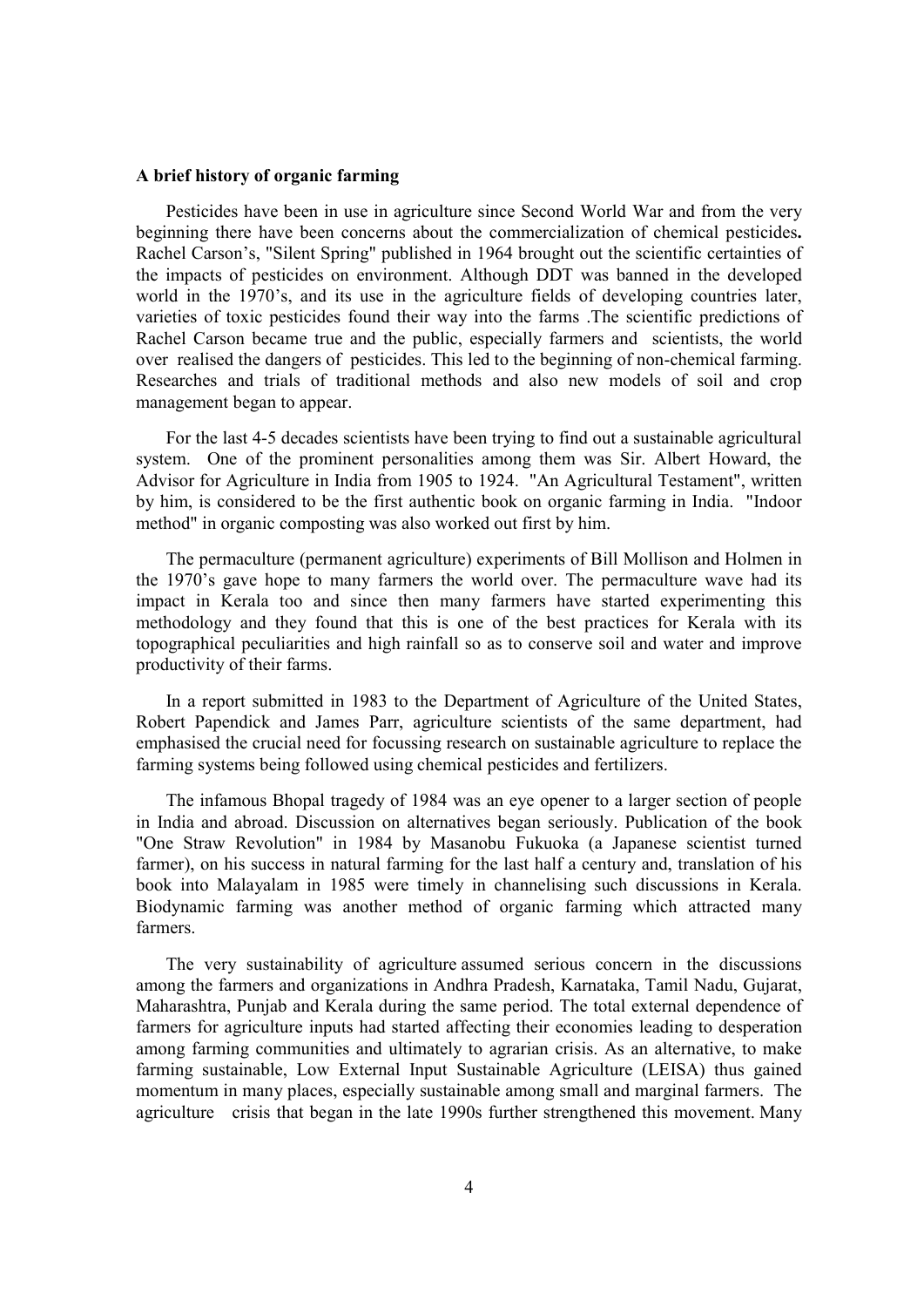individuals and organizations started interacting with farmers to make them understand the problems of the modern agriculture.

Thus, from a simple beginning, organic farming later matured to such dimensions as women's empowerment, seed conservation, development of seed banks, value addition and, more importantly, food and nutritional security. It took only 10-15 years for this transition and the results are encouraging.

Currently there are a number of certified organic farmers in the state, those cultivating cash crops such as spices, tea, and coffee, mainly targeting export market and also noncertified organic farmers who focus on food crops and biodiversity. All of them, whether certified or not, focus clearly on soil health improvement. Kerala also has an accredited organic certifying agency catering to the needs of the farmers.

Some of the farming systems such as *Pokkali* and *Kaipad* cultivation, cultivation of *Jeerakasala* and *Gandhakasala* varieties of paddy in Wayanad and, homestead farming systems all over the state are default organic. Studies have established the economic viability and productivity of homestead farms in the State and elsewhere. Recently the Adat panchayath in Thrissur district has started organic cultivation of rice in an area of 2,500 acres, promoting integrated farming system, which is known as Adat model. Similarly Marappanmoola in Wayanad has another model organic farming system involving hundreds of farmers.

 Marketing of organic produce is also being experimented in many places like Organic Bazaar in Thiruvananthapuram, Eco-shops in Thrissur and Kozhikode and, Jaiva Krishi Sevana Kendram in Kannur. Self help groups of women are encouraged to undertake organic farming of vegetables in some panchayats.

There is a rich potential for promoting organic farming in Kerala in the light that intensity of inorganic agriculture here is not that severe compared to that in other States in the country. While the national average consumption of fertilizers and pesticides during 2002-2003 was 90kg/ha and 288g/ha respectively, it was only 60kg/ha and 224g/ha respectively in Kerala. This points to the positive side of agriculture in Kerala in terms of the already low levels of consumption of hazardous chemicals and, therefore, chances of redeeming farmers to organic agriculture are quite high.

Realising the ground realities, the State Department of Agriculture commenced organic farming promotional activities since 2002-03. In the following year, the Department set up a cell for Promotion of Sustainable Agriculture and Organic Farming. It has also launched two brands, namely 'Kerala Organic' and 'Kerala Naturals' to market organic farm produces. Currently, about 7,000 farmers practice organic farming in the State as per NPOP standards, covering a total area of 5750 ha. But non-certified organic cultivation area, assessments of which have not been done, is expected to be much more than this.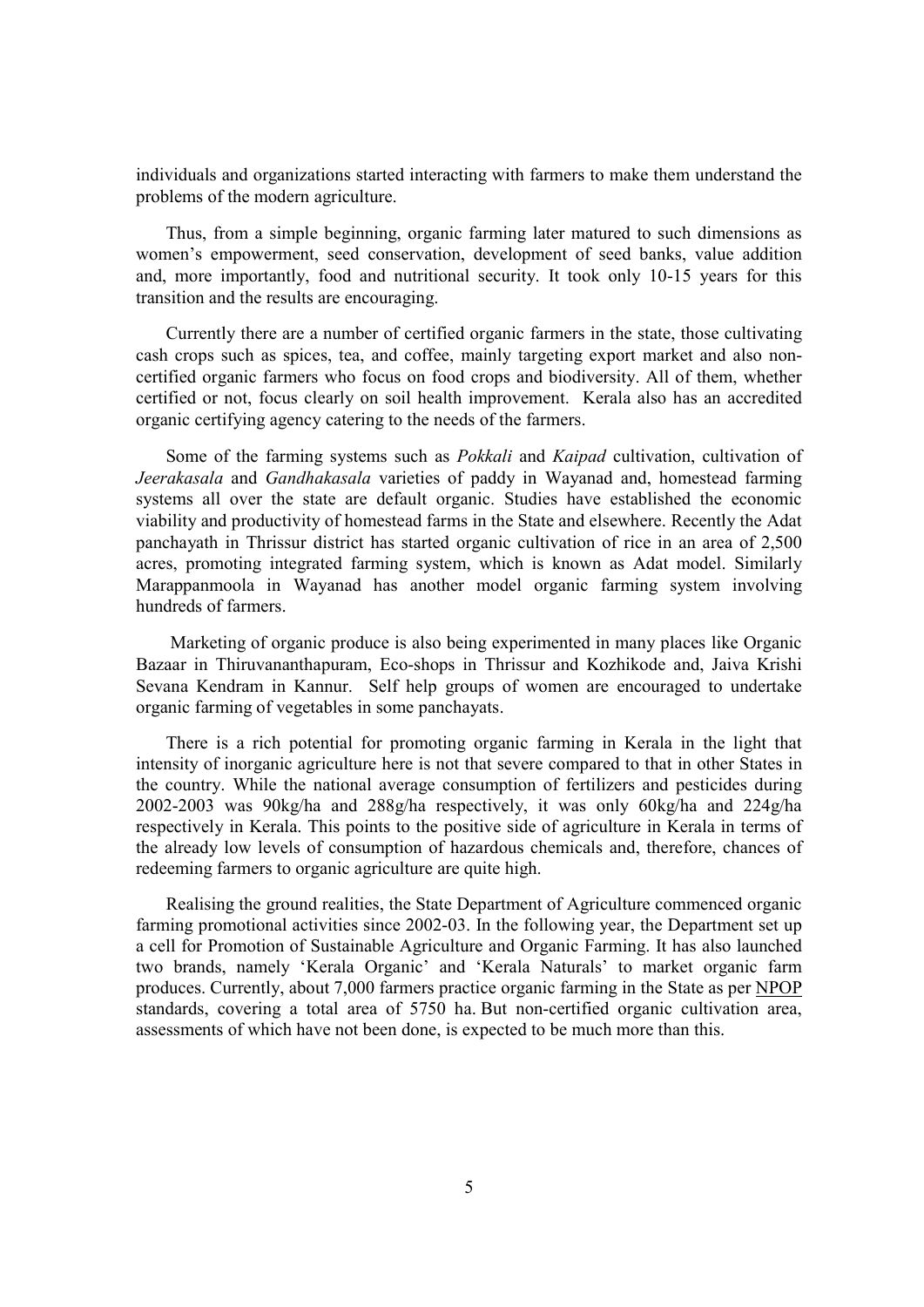## **Benefits of organic farming**

- $\Box$  Makes agriculture more rewarding, sustainable and respectable.
- $\Box$  Sustains soil fertility by preventing the loss of soil and leaching of minerals.
- $\Box$  Protects and enriches biodiversity micro organisms, soil flora and fauna, plants and animals.
- $\Box$  Requires less water and promotes water conservation.
- $\Box$  Improves and maintains agro ecosystem and natural landscape for sustainable production.
- $\Box$  Depends mostly on renewable on-farm resources.
- $\Box$  Encourages consumption of renewable energy resources- mechanical and other alternate sources of fuel.
- $\Box$  Includes domestic animals as an essential part of organic system which helps maintaining soil fertility and also increases the income of farmers.
- $\Box$  Ensures pollution free air, water, soil, food and, natural ecosystems.
- $\Box$  Improves agro-biodiversity (both varieties and crops).
- $\Box$  Protects and enhances traditional knowledge in farming, processing and seed improvement leading to its protection for the future generations.
- $\Box$  Reduces the cost of production through locally suitable methods and inputs.
- $\Box$  Produces adequate quantity of nutritious, wholesome and best quality food and develops a healthy food culture.
- $\Box$  Reduces the food mileage and, thereby, carbon emission.

The State Government have seized of the importance of organic farming and, realized the health hazards and un-sustainability of chemical farming as it clearly states in its Biodiversity Strategy and Action Plan that the state has to have an organic farming policy to protect its rich biodiversity and thus sustain various livelihoods dependent on this precious resource.

## **Organic Farming Policy, Strategy and Action Plan**

#### **Objectives**

- 1. Make farming sustainable, remunerative and respectable.
- 2. Enhance natural soil fertility and productivity.
- 3. Ensure soil and water conservation.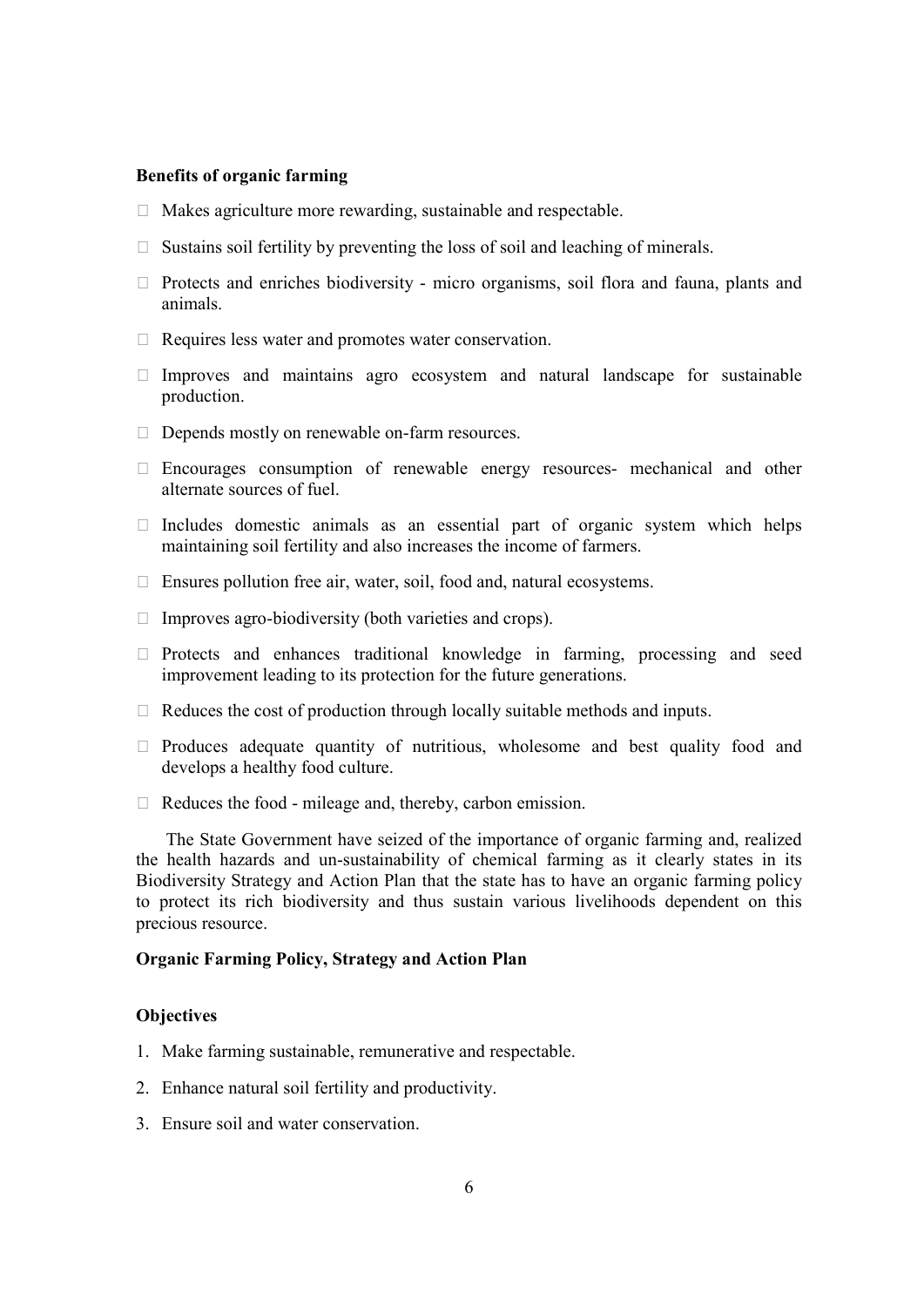- 4. Ensure agricultural bio-security and food and nutritional security.
- 5. Create and ensure domestic market for organic products controlled by the farmers.
- 6. Avoid the use of agrochemicals and other hazardous material and, ensure chemical free water, soil, air and food.
- 7. Ensure seed, food and sovereignty.
- 8. Promote biodiversity based ecological farming.
- 9. Ensure quality control in organic inputs and agricultural produce
- 10. Enable human health promotion by providing safe agricultural products and commodities
- 11. Conservation and extension of traditional knowledge related to agriculture.

*FAO put the objectives succinctly: "Organic agriculture improves food access by increasing productivity, diversity and conservation of natural resources, by raising incomes and by reducing risks for farmers. Improvement also results from sharing of knowledge among farmers. These benefits lead to poverty reduction and a reversal of rural outward migration. Policy requirements to improve food access include: increasing farmers' rights to seeds, local varieties and biodiversity; expanding fair-trade systems along the full value chain; evaluating current emergency aid and procurement programmes; and strengthening the rights of indigenous farmers".*

#### **Strategies and Action Plan**

*General approach*: The mission to convert Kerala into an organic State is to be achieved focusing on potential crops and areas in a phased and compact manner with the aim of converting a minimum of 10% of the cultivable land into entirely organic every year and thus achieving the target within five to ten years. On completion of the third year of implementation of the organic farming policy, a Committee of experts comprising representatives of farmers and scientists should make a comprehensive assessment of the farmer's well being, economy and environment and, only after rectifying the drawbacks, if any, can the policy be implemented in rest of the areas.

## *Definition of organic farmer*

A farmer may be defined as 'Organic Farmer' provided he/she adherses to and practices the following three essentialities of organic farming.

- (1). a farmer who practices mixed farming including food crops.
- (2). a farmer who ensures the conservation of soil and water.
- (3). a farmer who conserves the biodiversity of the farmland.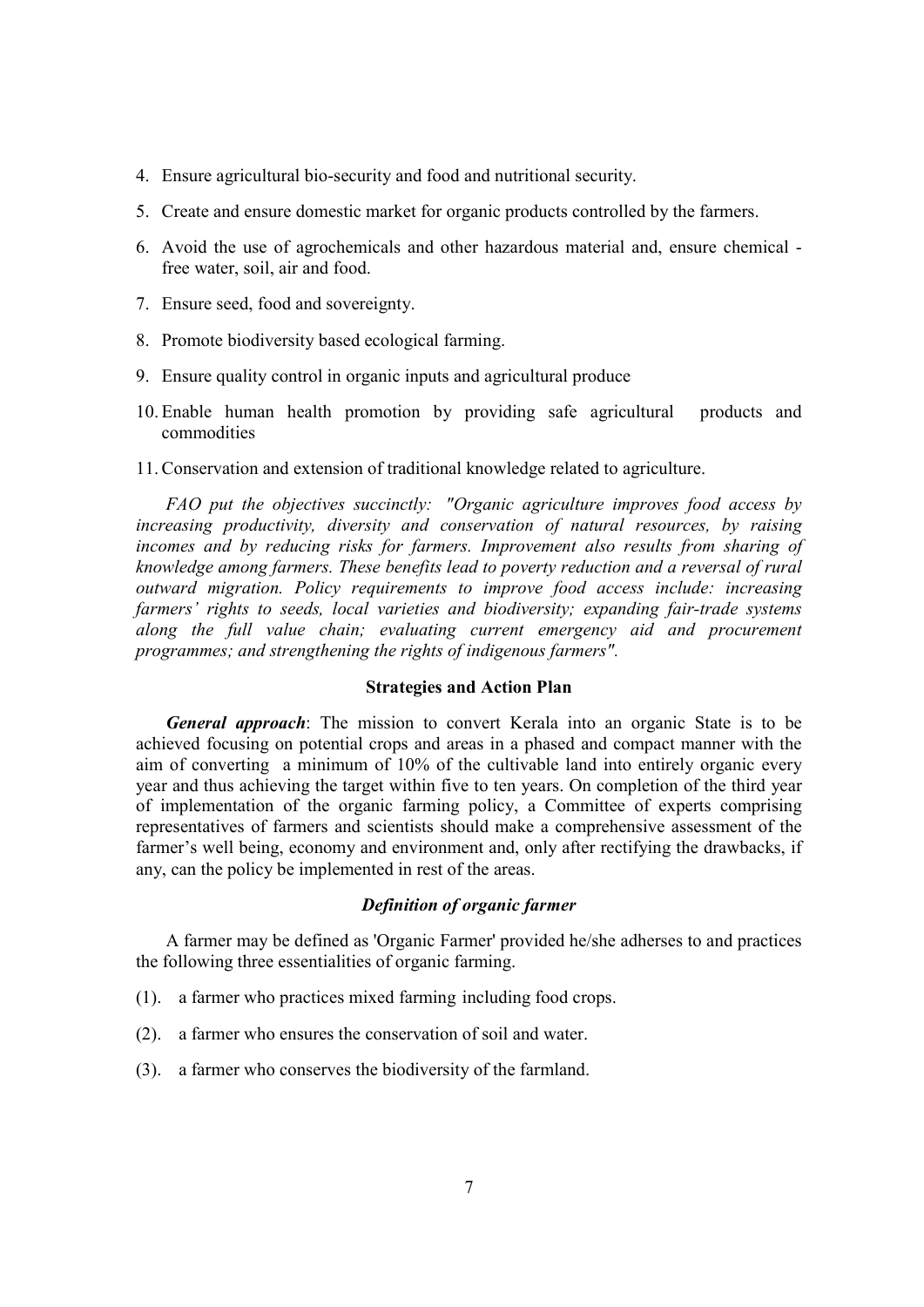## **Ensure seed sovereignty of the farmers and the State**

## **Action**

- 1.1 Establish seed villages exclusively for organic farming.
- 1.1 (a) Begin programmes for the production of seeds, seedlings, planting materials and, traditional animal breeds at the Panchayat level, so as to become self-sufficient in the availability of good quality local seeds, both indigenous and breeder seeds developed by the KAU and other institutions of agricultural research.
- 1.1(b) Begin at the farmers' group levels, seed banks and seed cooperatives to produce, store, share and supply good quality seeds, including those which are traditional and location specific.
- 1.1(c) Promote farmers who can produce organically, good quality seeds and develop participatory seed production programmes along with the KAU and other institutions of agricultural research.
- 1.1(d) Develop storage facilities/protection measures using traditional methods
- 1.2 Ensure maintenance of traceability chain mandatory at the Local Self Government Institution level by the Biodiversity Management Committees (BMC) with regard to seeds produced, sold, transferred and shared in the Panchayat to protect the farmers from spurious low quality seeds, including hazardous genetically modified seeds
- 1.3 Declare and ensure Genetically Modified(GM) free villages/panchayats and State
- 1.4 Establish a mechanism to regulate the prices of seeds
- 1.5 Ensure supply of locally suitable seeds in each agro-climatic zone

## *Strategy 2*

## **Implementation of organic farming policy in a phased manner**

- 2.1 Conduct an initial assessment of the status of organic farming and farmers in the State including cultivated, certified and non-cultivated wild organic areas in the State.
- 2.2 Develop an action plan with an objective of converting annual crops such as grains, fruits and vegetables to organic within five years and the perennial crops with in 10 years.
- 2.3 Develop a clear plan of action with budgets for incorporation into the planning process of the Local Self Government Institutions for phasing in organic farming in the State.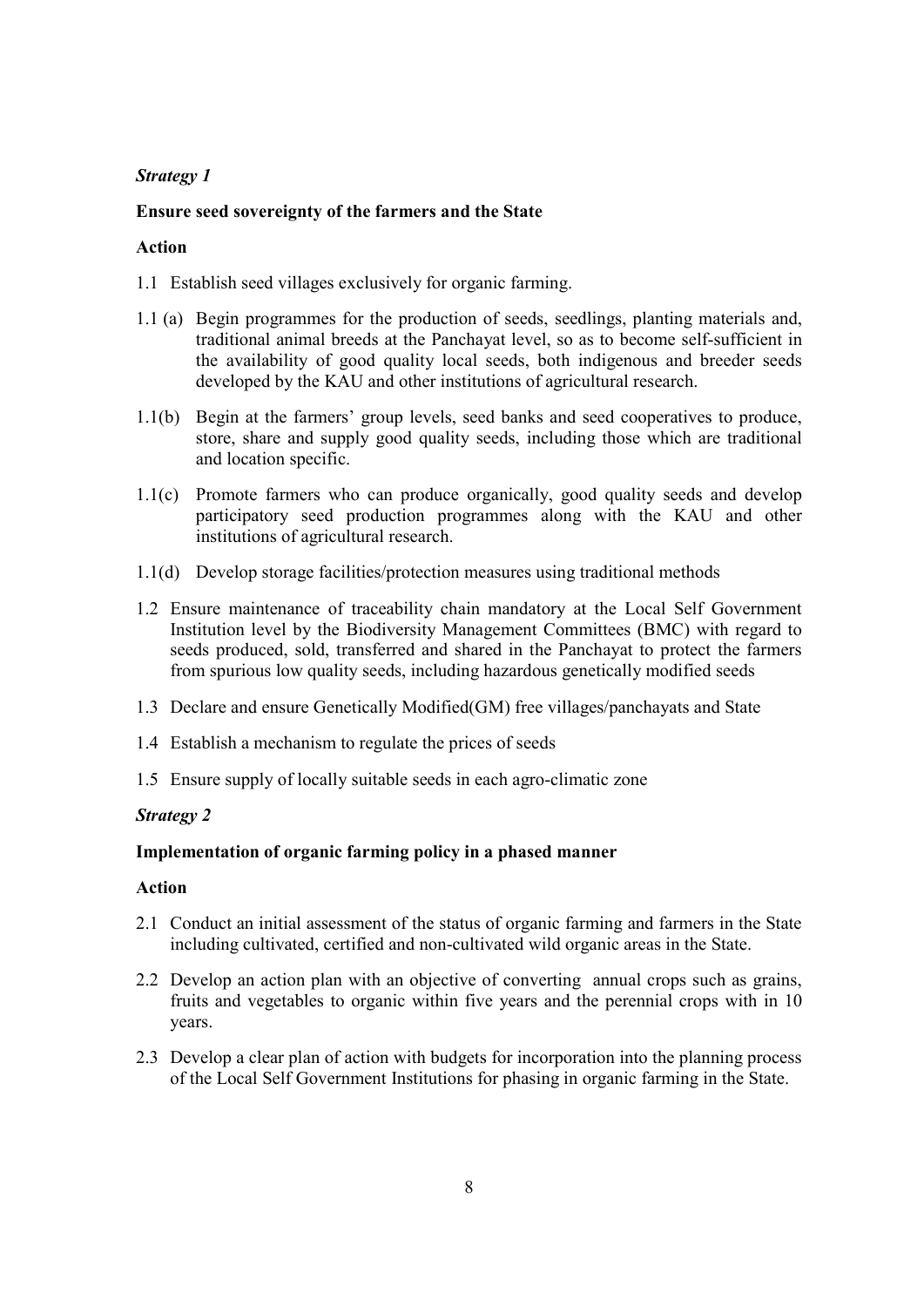- 2.4 Special thrust should be initially given to complex, diverse and risk prone areas such as rain-fed districts, drought-prone districts, food crop producing districts and tribal districts.
- 2.5 All agricultural practices to be launched in the tribal belts of Kerala should compulsorily be organic.

#### **Compact Area Group approach in organic farming**

## **Action**

- 3.1 Encourage the formation of Organic farmers groups, especially women organic farmer groups, clubs, SHG's and cooperatives for the purpose of cultivation, input production, seed/seedlings/planting materials production, certification and marketing.
- 3.2 Each group should be of a minimum five members (as stipulated under the Participatory Guarantee System of Certification)
- 3.3 Models such as Vegetable and Fruit Promotion Council of Kerala (VFPCK), Maarappanmoola Cooperative Society, Adat Cooperative Society for paddy, GALASA, Compact Area Group approach of Kannore KVK, Harithasree may be adopted.
- 3.4 Encourage Kudumbasree, Vanasamrakshana Samithi, Theera SVS, Grama Haritha Samithi to develop organic farming enterprises

#### *Strategy 4*

#### **Strengthen soil and ensure water conservation measures**

- 4.1 Declare the existing sacred groves, ponds and mangroves as protected areas and ensure their conservation.
- 4.2 Ensure organic farming approach in all the watershed development areas and extend support including capacity building and financial assistance for soil and water conservation measures through ongoing watershed development programmes.
- 4.3 Integrate the various institutions presently involved in watershed management and introduce organic farming as a key component.
- 4.4 Adopt appropriate agronomic practices suitable to the agro-ecological conditions as well as the topographical conditions at the micro watershed level and, discourage/restrict inappropriate crops and cropping practices.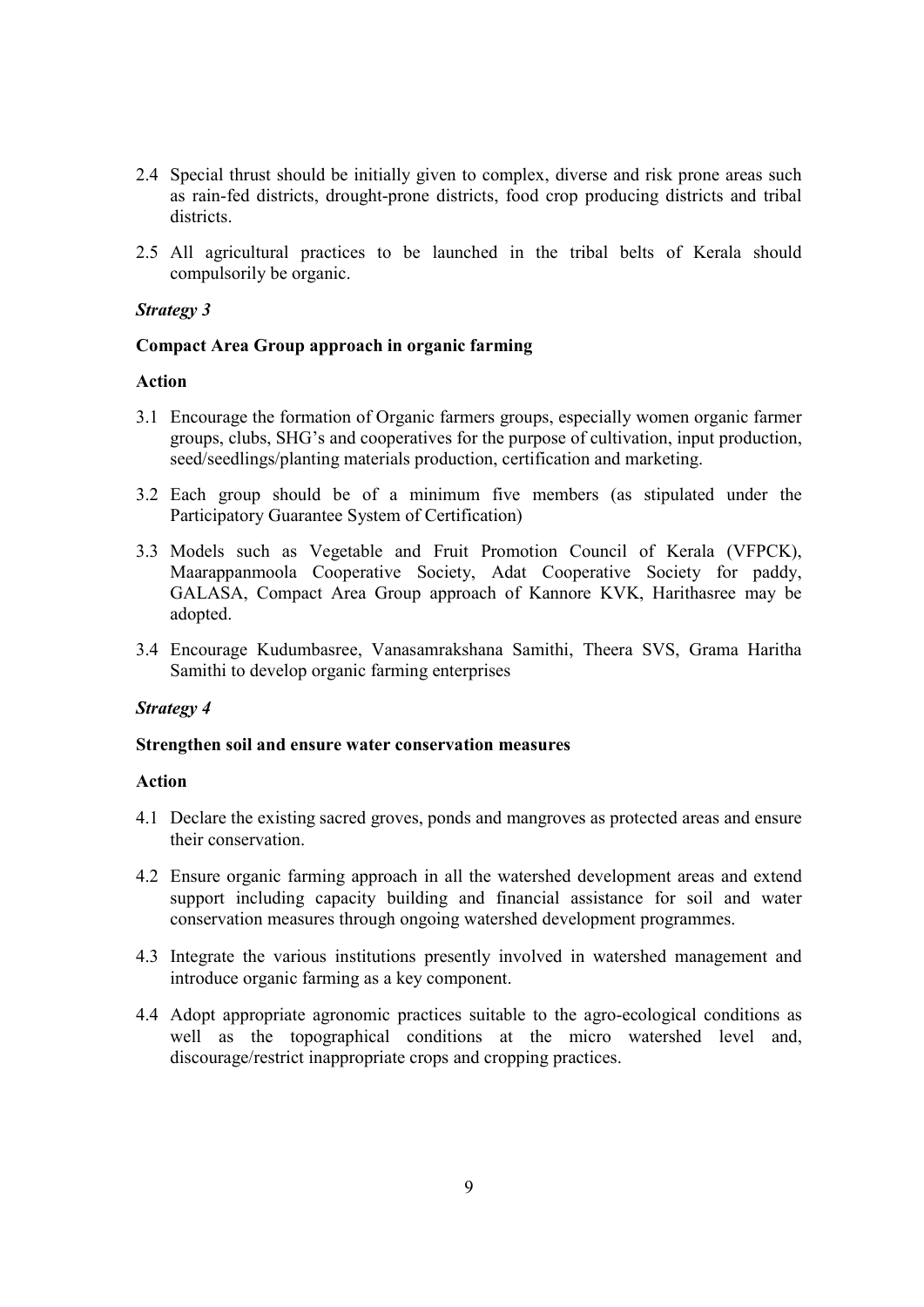- 4.5 Kerala Agricultural University and other research institutions should develop suitable crop combinations and locally suitable technology, through participatory research with farmers.
- 4.6 Encourage landowners and part-time farmers by providing adequate financial support to utilize their lands for organic farming, if left unutilized.
- 4.7 Formulate legislative measures to rejuvenate and protect traditional water resources including fresh water lakes, *surangas* and ensure rain water conservation, restriction of bore wells, especially in dark zones and recharging of existing bore wells, open wells and ponds, and other conservation measures so as to improve ground water table and also conserve top soil.
- 4.8 Establish testing facilities for soil, water, micronutrients and microorganisms at least at the block and introduce the system of providing Soil Health Cards.
- 4.9 Promote bio-fencing and thus help ensure soil and water conservation and, availability of green manure and green leaf manure
- 4.10 Conduct training programmes for resource persons at the Local Self Government Institution level on soil and water conservation measures
- 4.11 Avoid use of plastics in agricultural practices. Coir and other natural fibres should be encouraged to prepare shade for nurseries and flower farming.

## **Promote a mixed farming approach for livelihood security and ecological sustainability**

- 5.1 Make crop-livestock (including poultry) integrated farming as part of organic farming, with women centered ownership and management in the farmer households and groups. Emphasis may be given to Kerala's traditional farming approach of integrated farming of dominantly coconut with cattle and poultry.
- 5.2 Develop Bee-keeping, fisheries, duckeries and similar enterprises as part of the mixed farming programme.
- 5.3 Promote decentralized production of livestock feed from locally available resources, but excluding spurious ingredients such as growth promoters and hormones.
- 5.4 Document and popularise traditional knowledge related to animal health care.
- 5.5 Develop linkages between organic farmers and livestock growing farmers for exchange of manure for fodder.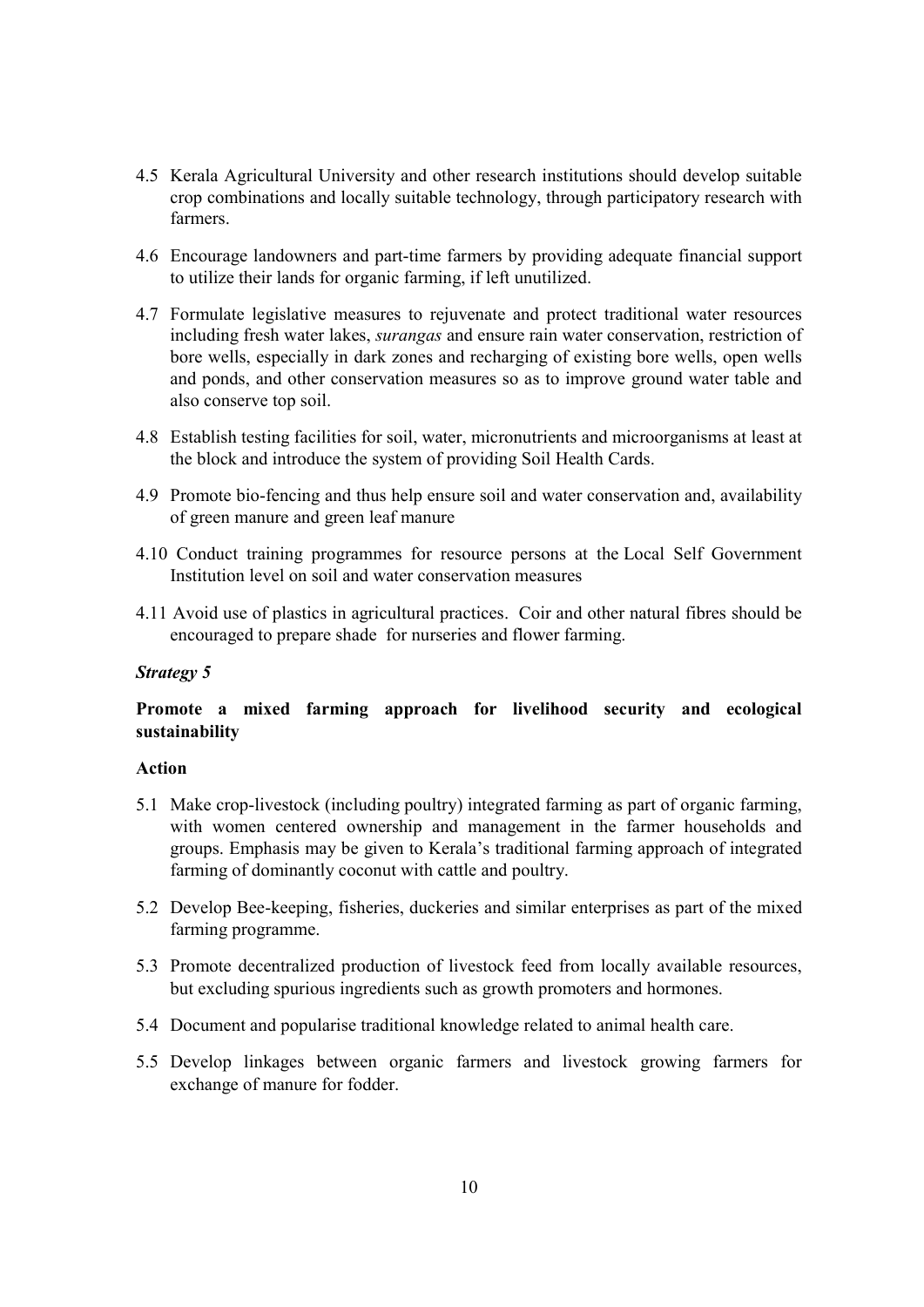- 5.6 Encourage mixed cropping of indigenous trees and medicinal plants through organic farming.
- 5.7 Promote proven and successful practices developed by farmers.
- 5.8 Tax relaxation shall be given to the land holding with maximum forest and wild trees.

#### **Conserve and improve agro-biodiversity and undomesticated biodiversity**

## **Action**

- 6.1 Document agro-biodiversity and related traditional knowledge and practice, both cultivated and un-cultivated, in each Panchayat.
- 6.2 Encouragement in the form of financial support may be given for the establishment of model agro-biodiversity conservation farms.
- 6.3 Develop programmes for farmers to collect, purify and multiply traditional seeds.
- 6.4 Encourage protection of traditional agricultural systems such as *Kaipad, Pokkali* and *Kole* and *Kuttanad* as "agricultural heritage of Kerala"
- 6.5 Promote indigenous rice varieties such as navara, jeerakasala and gandhakasala and also other traditional indigenous varieties of crops.

#### *Strategy 7*

## **Launch a state-wide intensive campaign on organic farming in the form of a popular movement: "Jaiva Keralam"**

- 7.1 Organise Organic Mela's in all districts.
- 7.2 Begin state-wide awareness programmes for the promotion of organic farming focusing on the advantages of organic produce and harmful effects of chemical-based farming.
- 7.3 Produce handouts, publications of case-studies and best practices, video films, posters and other awareness materials to reach out to all sections, especially women.
- 7.4 Organize workshops, seminars and exchange programmes for consumers, teachers, traders, farmers, government and semi-government officials in the related area.
- 7.5 Ensure the strict enforcement of the provisions of the Food Adulteration Act, 1954, and rules 1955, and bring suitable legislations to notify and enable Agriculture Officers, Veterinary Doctors and similar professionals as Inspectors under the Act and also establish quality and adulteration testing facilities at district level.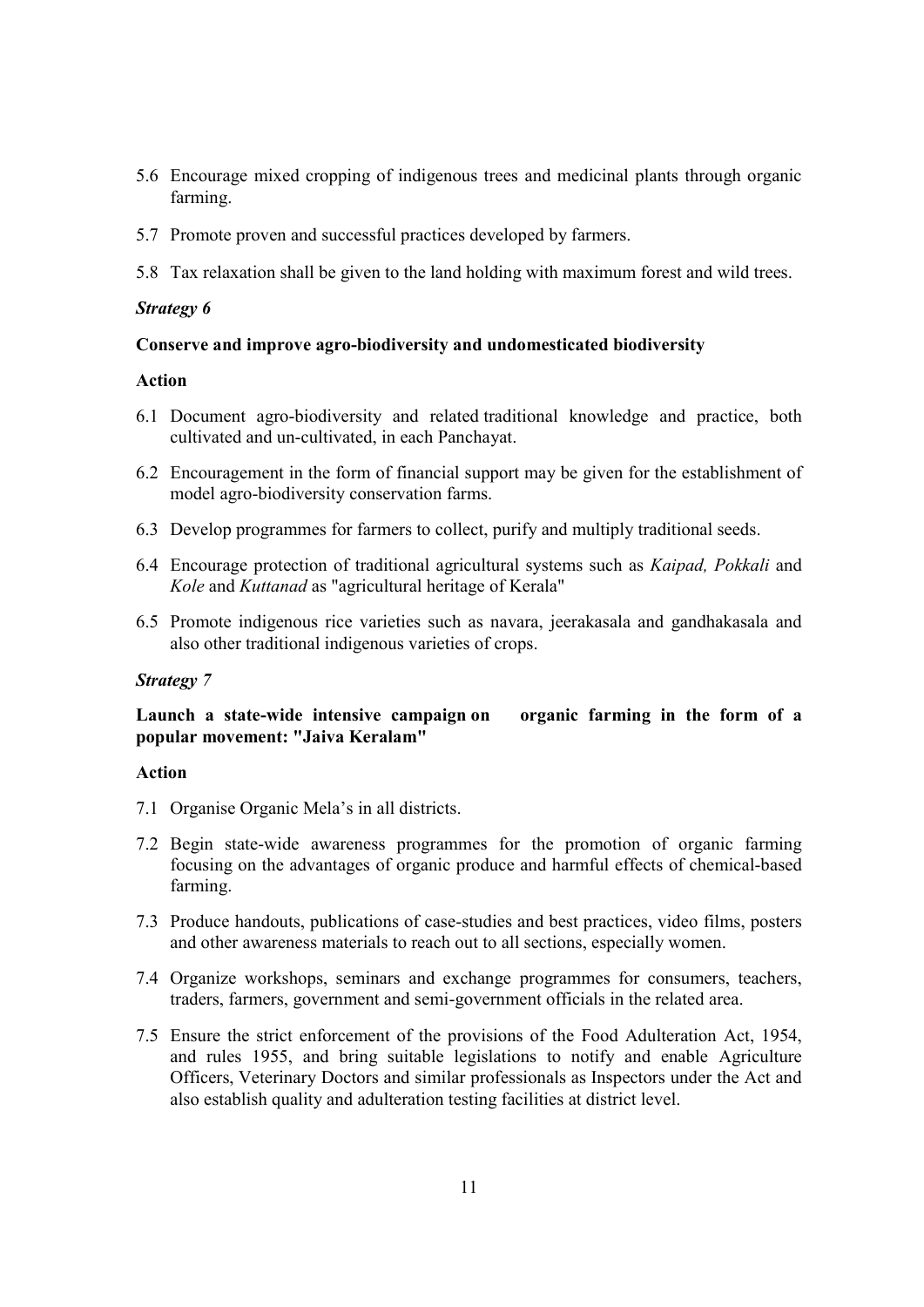7.6 Encourage setting up of organic kitchen gardens, organic orchards in urban and rural households.

#### *Strategy 8*

#### **Ensure availability of quality organic manure to the farmers**

- 8.1 Encourage, with adequate support, the availability of biomass in the organic farm itself, through programmes such as crop rotation, tree crops, cover crops, leguminous crops, green manure and green leaf manure.
- 8.2 Provide support for cow, buffalo, duck, fish, poultry and goat, preferably traditional breeds, to organic farmers/groups to ensure integrated farming and the availability of farmyard manure and urine.
- 8.3 Required changes in the exisiting Cattle Breeding Policy may be made to ensure availability of indigenous varities of cow and bufallow to the organic farmers.
- 8.4 Encourage the production of various types of compost in the farm itself, including vermi-composting and biogas slurry.
- 8.5 Formulate special programmes for increasing the biomass and organic manures, especially in rain-fed cultivation areas where soil depletion is high, so as to drought proof the farm.
- 8.6 Encourage indigenous species of earthworms and effective microorganisms in composting.
- 8.7 Establish a decentralized system to produce organic manure from biodegradable organic waste segregated at source.
- 8.8 Ensure the quality of the organic manure and establish a centralized testing laboratory to monitor the same.
- 8.9 Discourage burning of all organic materials in the field, which could be utilized as manure.
- 8.10 Under the leadership of the "Padasekhara Samithi" and other farmer groups draw the benefits of the provisions of the National Rural Employment Guarantee Programme to ensure production of green leaves and extraction of silt from the rural ponds, tanks, reservoirs, streams and rivulets for augmenting the fertility of the farm lands.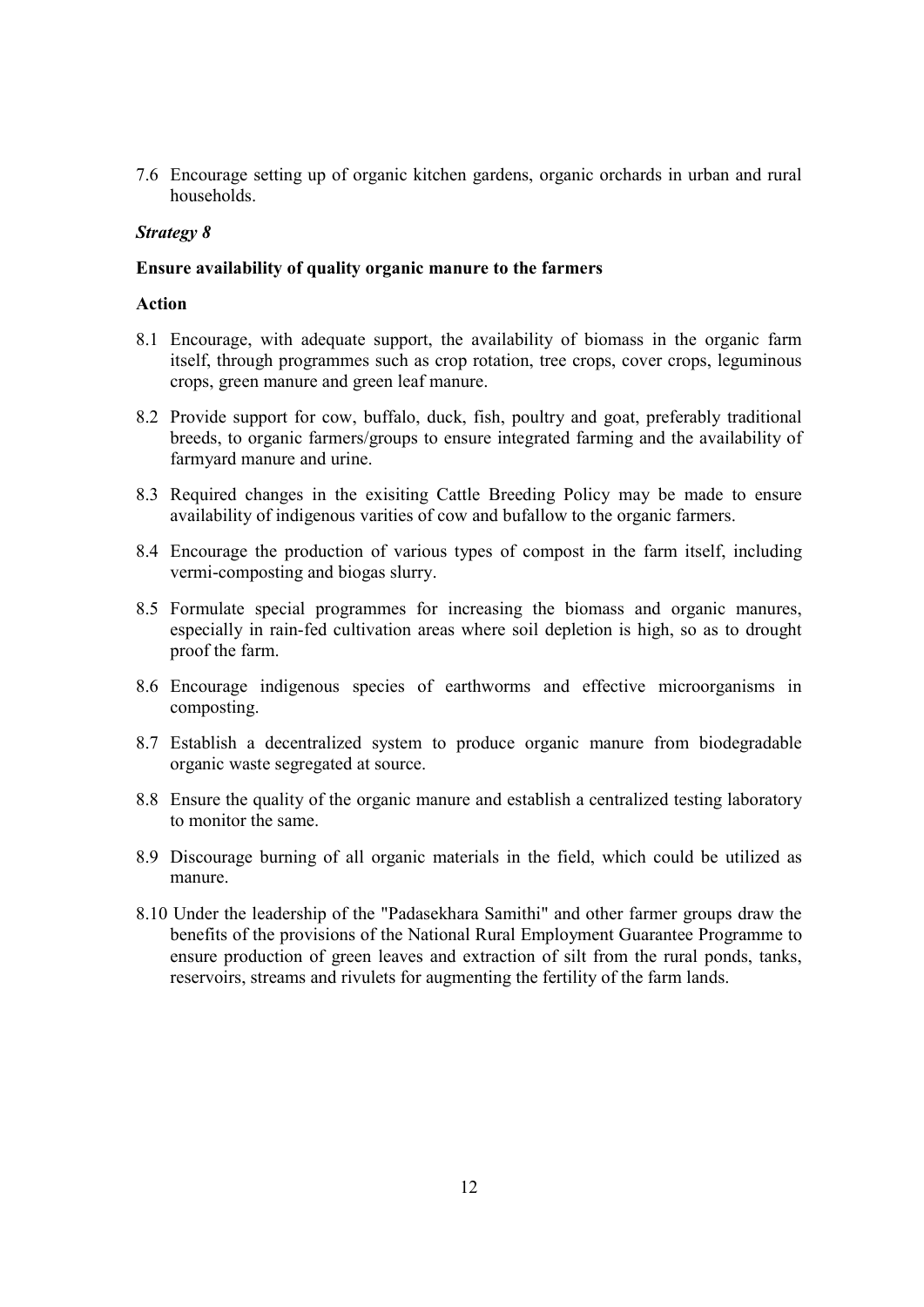## **Ensure farm inputs for organic farming**

## **Action**

- 9.1 Implement programmes for the production of seeds, seedlings and other planting materials, manure, plant protection materials at the farm with the help of agriculture department, Agricultural university, at local level.
- 9.2 Encourage Farmers Associations/Clubs/Cooperatives/Companies of farmers, SHG's/Youth groups at the local level to produce need based farm inputs.
- 9.3 Link organic municipal solid waste segregated at source, especially from markets, hostels, densely populated areas and other institutions including night soils to farms through such means as simple and cost-effective decentralised composting, biogasification and vermi-composting and thus ensure organic matter recycling. Organic waste treatment plant should be made compulsory for the flats.
- 9.4 Conduct training programmes for local resource persons for producing good quality input, quality testing and for such related aspects at the Local Self Government Institution level.
- 9.5 Formulate legislative measures to empower the Local Self Government Institutions, reputed NGO's for ensuring quality of inputs, including necessary rules, guidelines, standards, monitoring and testing procedures and establishment of laboratories.
- 9.6 Establish special financial assistance schemes, and/or link existing support schemes to groups to start production facilities for farm inputs.
- 9.7 Develop local linkages for low cost input materials to farmers and ensure markets for good quality input materials at reasonable price
- 9.8 Steps may be taken to formulate the organic farming packages developed by the Agricultural University in collaboration with organic farmers. Priority may be given for crops like banana, ginger, pine apple, vegetables, pepper, cardamom, paddy etc.
- 9.9 Prepare a database on the organic content of the soil in different zones of Kerala.
- 9.10 Ensure the quality of fruits and vegetables coming from other states.

#### *Strategy 10*

## **Capacity Building for farmers, implementing officers, agencies, and local selfgovernment members**

## **Action**

10.1 Conduct orientation, training and exposure visit programmes.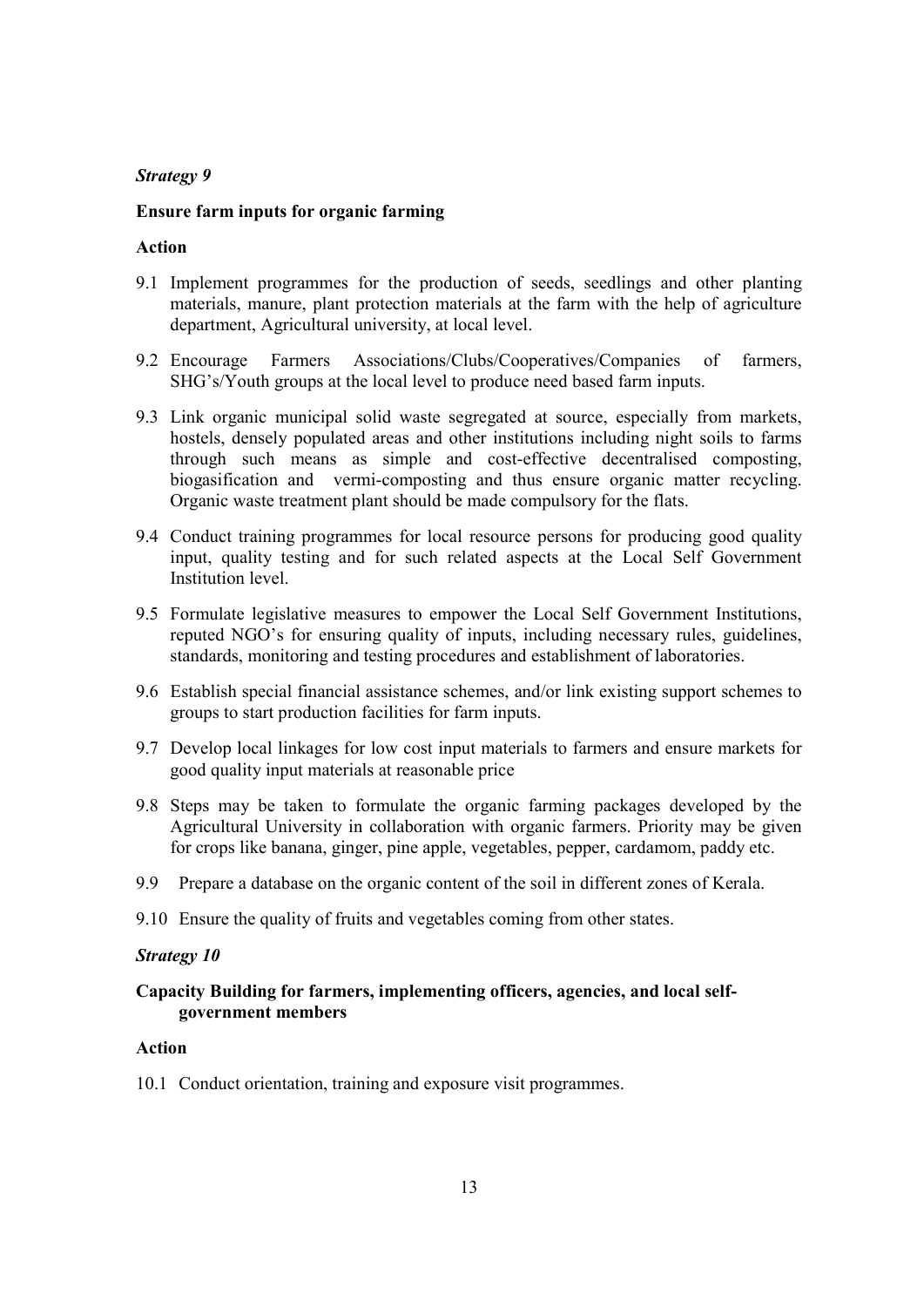- 10.2 Group of 10-20 unemployed youth in each Panchayat (50% women) in the model of kudumbasree would be designated as "Karshaka Sevakar", trained in all facets of organic farm management supported through Local Self Government Institution programmes to assist farmers in organic farming.
- 10.3 Develop the existing Agro-clinics of the Department of Agriculture into Organic Farming Resource Centres and the staff should be given training on organic farming.
- 10.4 Create awareness on organic farming practices among the agriculture officers in the Agriculture Department.

#### **Develop Model Sustainable Organic Farms in the State**

## **Action**

- 11.1 Every Local Self Government Institution would develop model organic farms in select farmers' fields.
- 11.2 Research Stations in each agro-ecological zones under the KAU and other agricultural institutions should be converted to organic management systems, and thus become a field study centre for students, farmers and peoples' representatives.
- 11.3 Such farming areas could be made as part of the responsible tourism programme.

#### *Strategy 12*

#### **Ensure and improve the health and wellbeing of the tribal through special tribal agriculture programmes.**

- 12.1 Ensure adequate nutritional food availability for tribals, whose traditional agriculture has been degraded.
- 12.2 Develop specific programmes for the rejuvenation of their traditional agriculture and knowledge protection.
- 12.3 Ensure sustainable collection of minor forest produce and facilitate the fair marketing of these produce through organic outlets.
- 12.4 Formulate specific schemes to provide tribal children with their traditional food at least once in a day.
- 12.5 Develop village (*ooru*) level seed banks of their traditional crops and medicinal plants.
- 12.6 Integrate watershed programmes, NREG etc in the rejuvenation of tribal agriculture**.**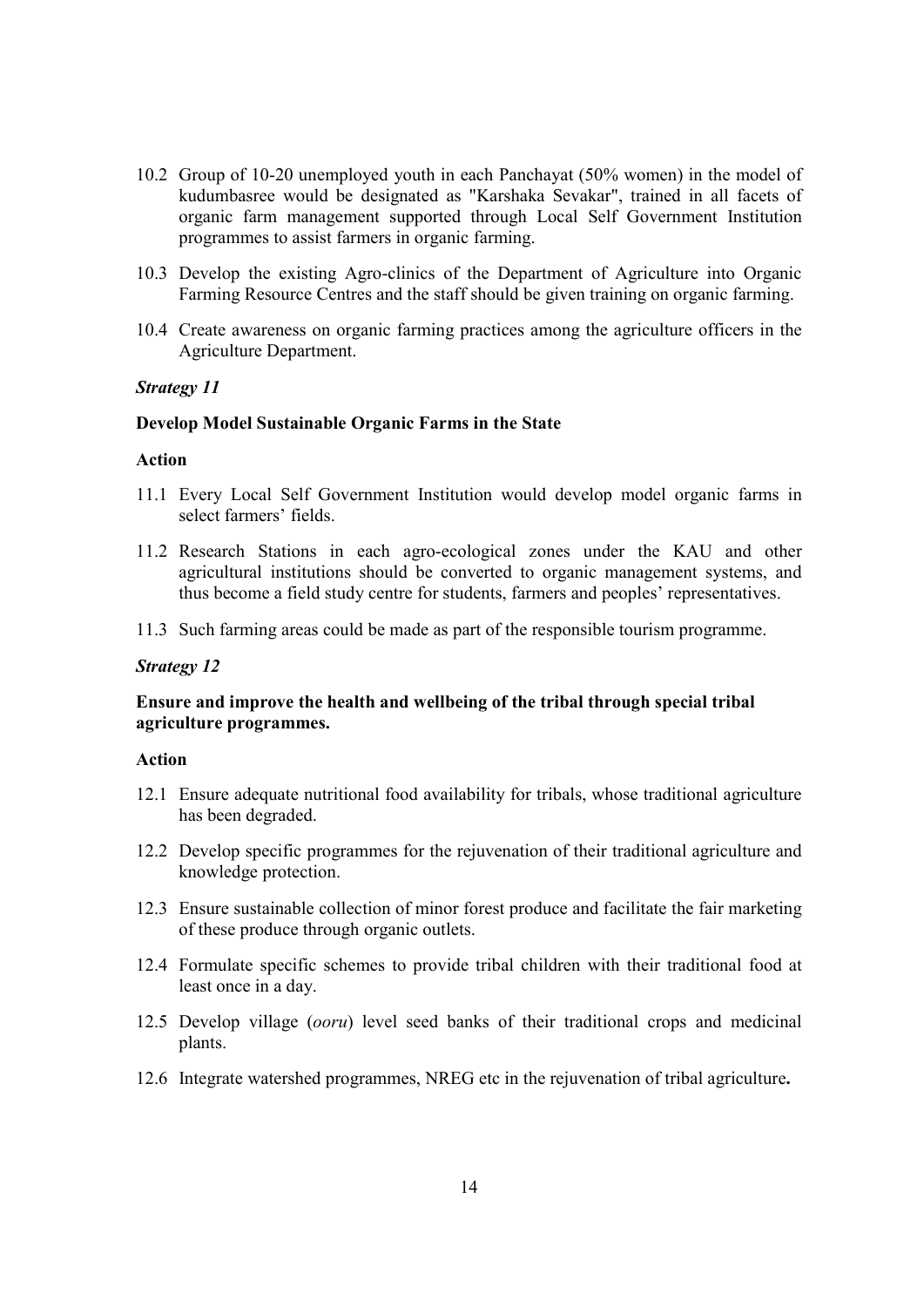#### **Establish Producer Companies promoted by organic farmers**

#### **Action**

13.1 Facilitate establishment of Organic Farmer Producer Companies or similar concerns as an organic farmers promoted enterprise with share investment by the organic farmers and the LSGs

#### *Strategy 14*

#### **Establish storage and transportation facilities**

## **Action**

- 14.1 Establish separate and decentralized storage facilities for organic farm produce to ensure its organic integrity and help farmers in certification processes.
- 14.2 Provide separate local transportation facilities for organic produce to nearby domestic markets.

## *Strategy 15*

## **Promote farm level processing, value addition and encourage the use of organic farm produce in food industry**

#### **Action**

- 15.1 Encourage farm processing by farmers groups, SHGs and Farmer Producer Companies for value addition.
- 15.2 Ensure value addition does not compromise organic produce quality by facilitating testing and evaluation of processes with help from KAU and other research institutions.
- 15.3 Encourage organic food-based industry in Kerala to procure and use organic produce in their products.
- 15.4 Set up food industries at manageable decentralised levels in the State with special incentive packages.

## *Strategy 16*

#### **Develop diverse channels for marketing of organic produce**

#### **Action**

16.1 Set up separate markets/facilities for organic produce certified by the PGS process through the existing channels of marketing of Agriculture products such as the Milma, Supplyco, Horti-corp, Haritha and People's Market.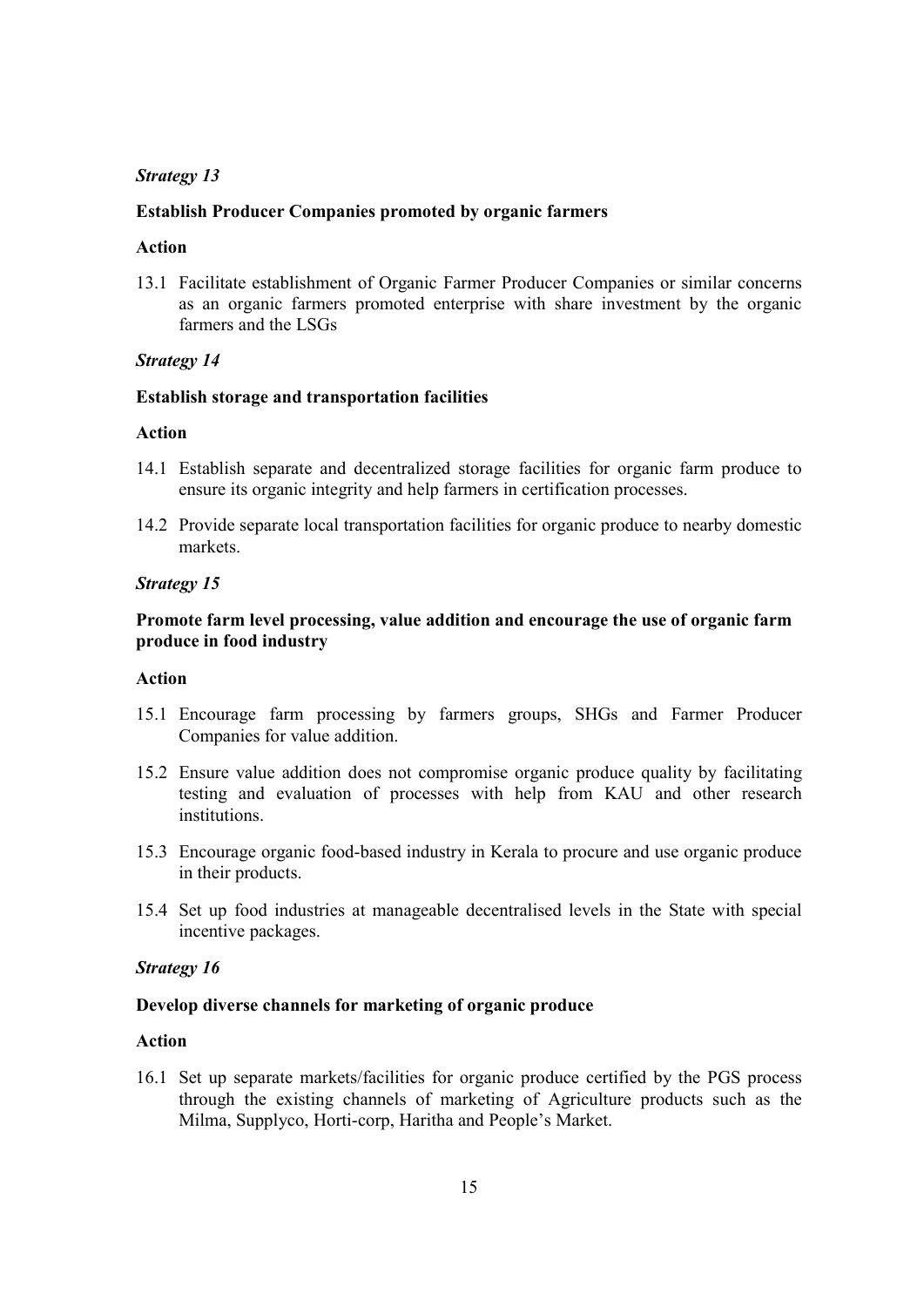- 16.2 Encourage direct marketing/linkages by farmers groups with end user institutions such as schools, hostels, hotels, hospitals, Ayurveda centres, SHG's making food products and food-based industries in the State.
- 16.3 Encourage institutions such as schools, hostels, hospitals and government institutions to procure local organic produce following rules and specific guidelines.
- 16.4 Disallow large private retail corporations through suitable legislations.
- 16.5 Encourage existing vegetable, fruits and grocery vendors to promote organic products
- 16.6 Facilitate the establishment of organic farm produce outlets in all the districts, with the help of Governmental and Non governmental organizations.
- 16.7 Ensure that the tourism industry, through the Responsible Tourism Initiative, source organic produce from local producers as much as possible for their hotels and resorts.

## **Develop a simple certification process in the State for all organic farmers**

- 17.1 Encourage through specific scheme the implementation of an internal control system for organic farmer group.
- 17.2 Encourage the Participatory Guarantee System of Certification for small and marginal farmers to supply to the domestic market.
- 17.3 NGOs accredited by the PGS Council of India shall be authorised to help implement and monitor the PGS system in the State
- 17.4 The State will develop an Organic Kerala Certification and a logo and, "Jaiva Keralam" shall be developed as a brand. Since each country is following different norms, crops aimed at export may go for third party certification.
- 17.5 Fix local standards for quality testing and certification.
- 17.6 Ensure that every organic farmer who is doing organic farming for three years is given the certificate free of cost.
- 17.7 Include organic livestock rearing, (Animal husbandry) in the certification system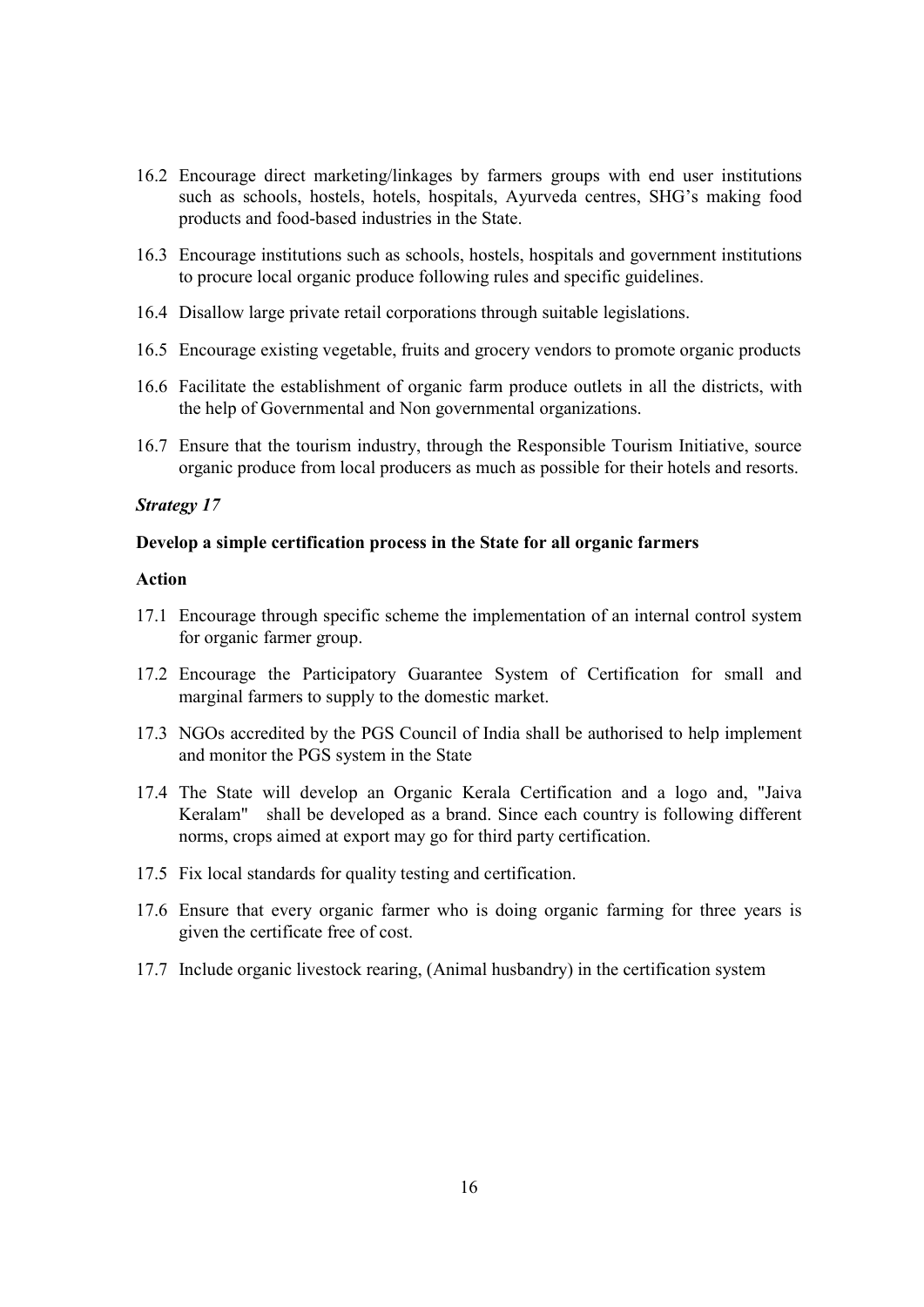#### **Provide financial incentives for promoting organic farming**

#### **Action**

- 18.1 Provide interest-free loans to organic farmers, especially small and marginal farmers. Credits linked to banks shall be subsidized through Central/State Governments.
- 18.2 Set in place production linked incentive system supports.
- 18.3 Promote revolving funds system.
- 18.4 Provide assistance during conversion period; two years for annual crops and three years for perennials.
- 18.5 Introduce a State led insurance scheme for small and marginal organic farmers
- 18.6 Introduce pension for organic farmers.

#### *Strategy 19*

#### **Encourage the use of renewable energy sources**

#### **Action**

- 19.1 Assistance in terms of expertise and finances should be given for use of biogas plants, solar energy and wind energy units wherever feasible to reduce dependence on external energy sources.
- 19.2 Develop appropriate small farm machinery for reducing energy, cost and drudgery

## *Strategy 20*

#### **Introduce organic farming in education institutions**

- 20.1 Introduce organic farming in educational institutions, prisons and juvenile homes, through academic inputs. A specific campaign shall be started among students to ensure that they take organically grown food.
- 20.2 Set up a system in all schools in Kerala to have organic vegetable and fruit gardens as well as paddy, in potential regions, as part of inculcating among the children the love for organic farming and biodiversity conservation and, perpetuation in their households. Necessary support schemes may be formulated and implemented through the Local Self Government Institutions.
- 20.3 Encourage schools to have seed banks and seed farms in the premises, wherever feasible, to produce and supply good quality seeds for the use in their nearby regions.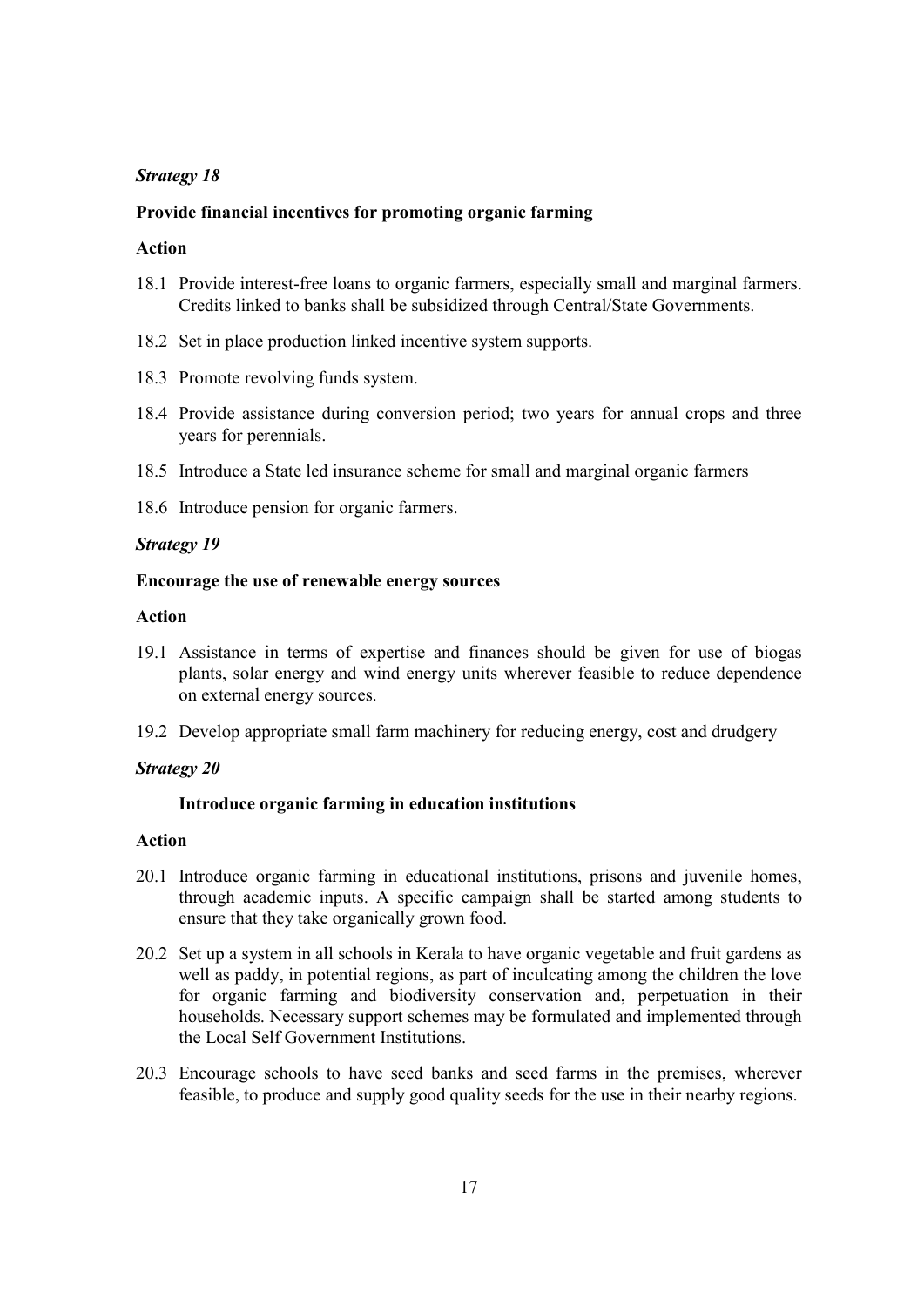- 20.4 Promote children-farmer interfaces in each school, which shall include visits to organic farms.
- 20.5 Encourage schools to link with organic farmers for supply of rice, vegetables, fruits, pulses, milk, egg and honey as part of the noon-meal and nutritional supplement programmes. The ICDS can also be encouraged to supply organic food processed and prepared through SHG's for the Anganwadi's.
- 20.6 Provide suitable incentives to baby food industries that use organic inputs and processes.
- 20.7 Develop a curriculum for school students on organic farming.
- 20.8 Publicity through the Farm Information Bureau.

#### **Reorient Research, Education and Extension**

- 21.1 The KAU would set up a special multi-institutional special task force to re-orient the Research, Education and Extension systems to support the Organic Farming Policy and the transition of the State's agriculture to organic farming.
- 21.2 The KAU shall develop package of practices and model demonstration farms for organic farming in different agro-ecological zones.
- 21.3 Introduce as part of the course curriculum, both at under and post graduate levels, interactions with leading organic farmers, groups and NGO's promoting organic farming in the state.
- 21.4 Develop participatory research programmes with organic farmers on all aspects of organic farming, ensuring a monthly remuneration for the farmers of the participatory research programme.
- 21.5 Research and inventories so as to recognize and document existing practices of organic farmers.
- 21.6 Identify and screen native livestock/fish breeds which are locally adaptable and resistant to parasites and diseases.
- 21.7 Develop herbal remedies for control of diseases and pests of livestock/ crops/ fish.
- 21.8 To institutionalise the above, an Organic Farming Research Institute (OFRI) may be set up.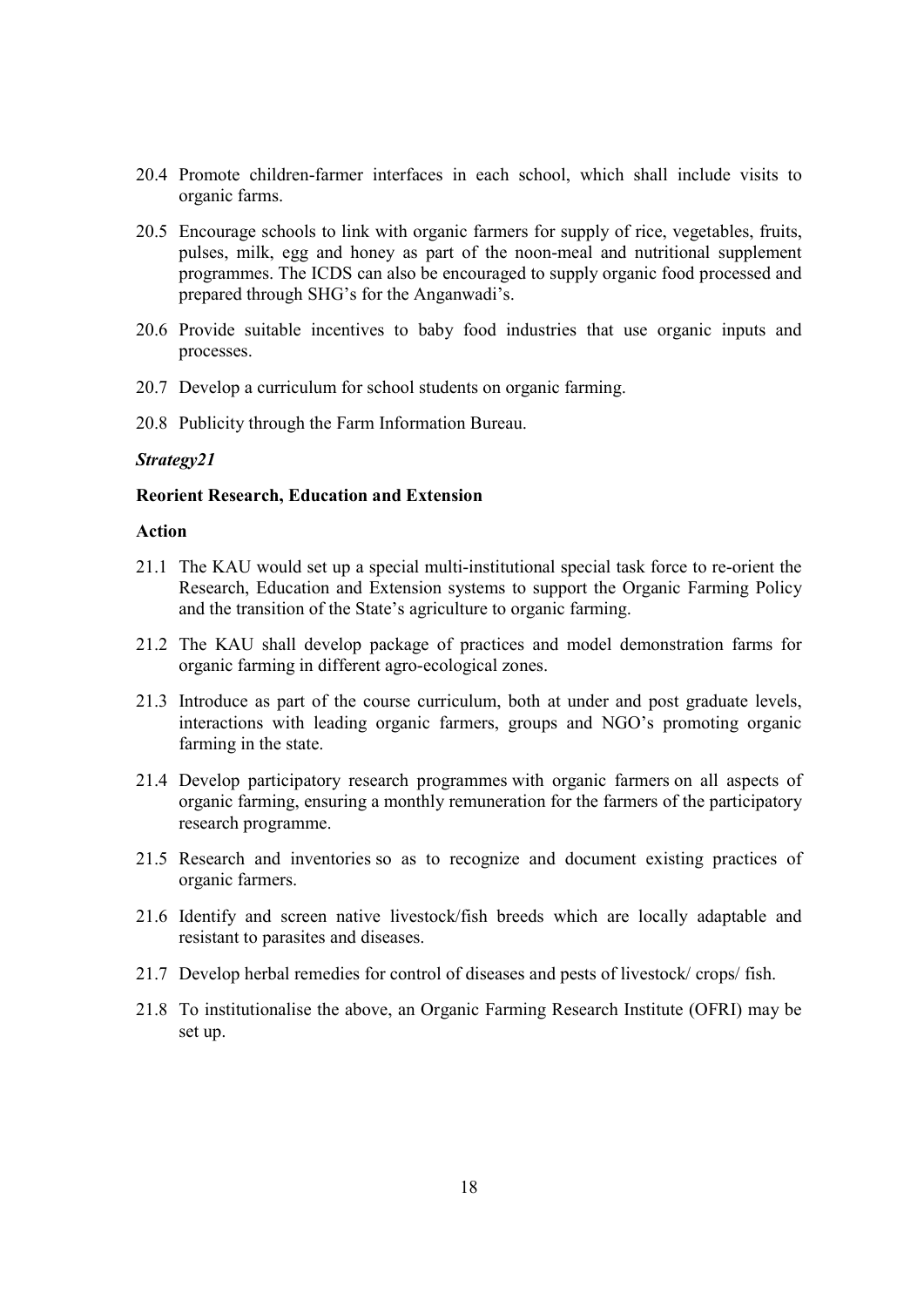## **Phase out Chemical Pesticides and Fertilizers from the farming sector**

## **Action**

- 22.1 Ensure phased restriction/ban of sale and use of chemical agricultural inputs such as fertilizers, pesticides, fungicides and weedicides parallel to the implementation of the organic farming policy in the region.
- 22.2 Through necessary legislation stop the sale and use of the highly toxic Class-1a and 1b pesticides as a preliminary step.
- 22.3 Declare and maintain ecologically sensitive areas with rich biodiversity and natural resource base (e.g. water bodies), as Chemical Pesticide and Fertilizer-Free Zones.
- 22.4 Regulate the sale and use of pesticide through necessary legislations, enforcing a prescription based system ensuring that pesticides are sold only on a case-to-case basis after obtaining prescription from the Agriculture Officer.
- 22.5 Strictly prohibit the sale of pesticides to children, pregnant women and non-farmers
- 22.6 Generate a database on the non-agricultural use of pesticides (e.g.: household, storage, food processing, construction) and regulate its sale and use.
- 22.7 Review and regulate promotional activities and advertisements of pesticides as per the FAO Code of Conduct and Guidelines for Pesticide Use.
- 22.8 Conduct periodical analysis of water, soil, milk and crops at the district level where pesticides continue to be used and the data made public.
- 22.9 Precautionary measures should be taken before using exotic organisms for biocontrol programmes.

#### *Strategy 23*

## **Integrate the programmes and activities of various departments, local selfgovernments and organizations**

## **Action**

23.1 Integrate the various government departments, institutions, civil societies, and their schemes in a harmonious manner duly considering organic farming principles and local situations. These include government departments such as Agriculture, Animal Husbandry, Forest, Fisheries, Local Bodies, Finance, Revenue, Industries, Tribal, Khadi and Village Industries; Financial Institutions, State Corperation Department; institutions, such as Kerala Agriculture University, ICAR institutions in the state; Commodity Boards for Spices, Coffee, Tea, Coconut and Rubber; APEDA, MILMA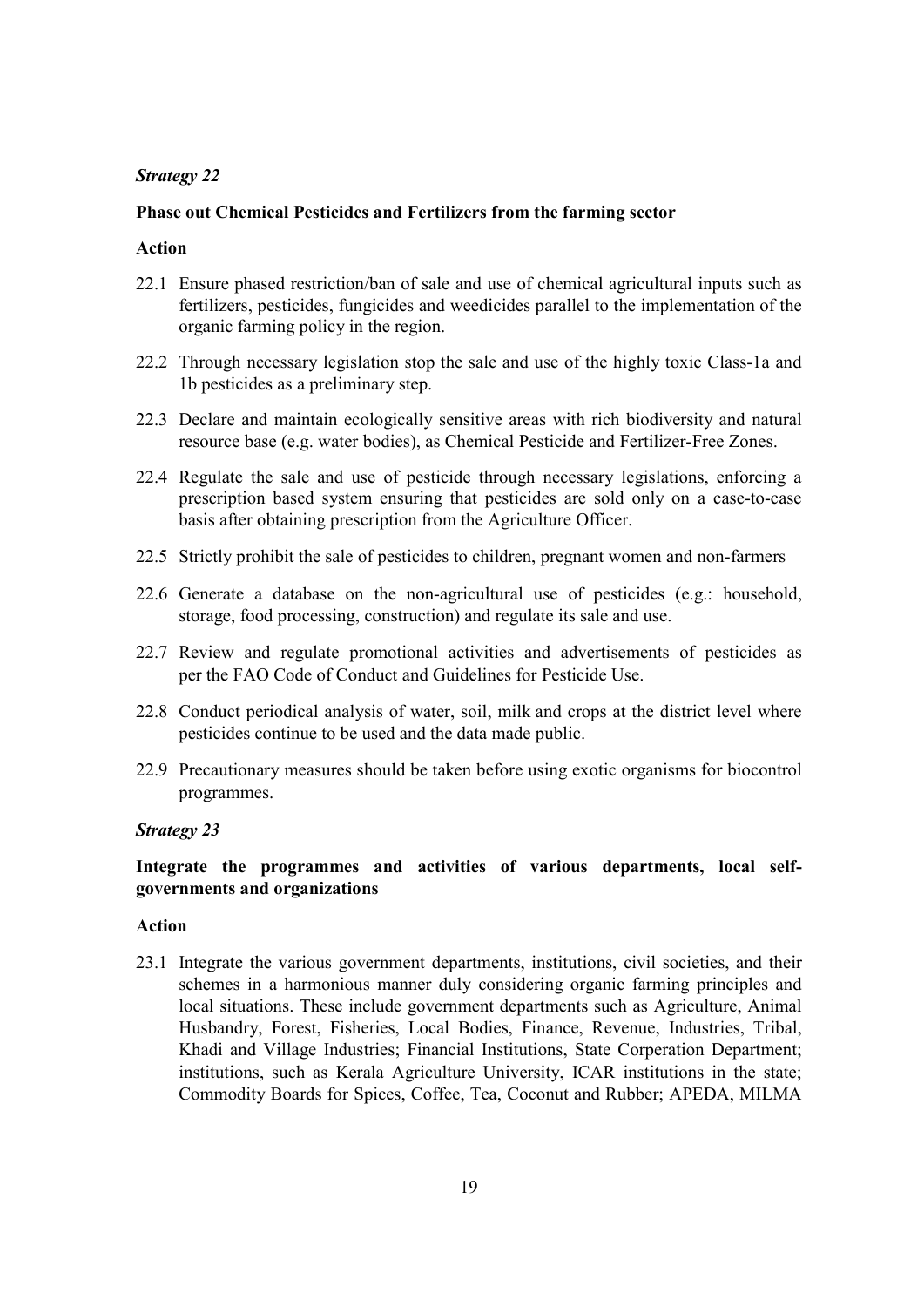and other milk marketing societies; Farmers' Organisations and Societies, Self Help Groups; Organic Farming Associations and, NGOs promoting organic farming

#### *Strategy 24*

#### **Organisational set-up for promotion of organic farming**

## **Action**

24.1 Set up an Organic Kerala Mission to implement the organic farming policy, strategy and action plan and ensure their success. Since the coordination of the various departments is vital for the some, a General Council to be chaired by the Honourable Chief Minister and, since the policy has to be implemented by the Agricultural Department, an Executive Committee to be chaired by the Honourable Minister for Agriculture will supervise and guide the functioning of Organic Kerala Mission.

#### **General Council:**

| Honourable Chief Minister                                                         | Chairman                    |               |  |  |
|-----------------------------------------------------------------------------------|-----------------------------|---------------|--|--|
| Honourable Minister for Agriculture                                               |                             | Vice Chairman |  |  |
| Honourable Minister for Fisheries                                                 |                             | Member        |  |  |
| Honourable Minister for Animal Husbandry                                          |                             | Member        |  |  |
| Honourable Minister for Local Self Governance                                     |                             | Member        |  |  |
| Honourable Minister for Finance                                                   |                             | Member        |  |  |
| Agriculture Development Commissioner                                              |                             | Member        |  |  |
| Secretary, Agriculture Department                                                 |                             | Convenor      |  |  |
| Presidents of District Organic Farming Societies                                  |                             | 14 Members    |  |  |
| Representative of the Kerala Agricultural University                              | $\mathbf{1}$                | $\epsilon$    |  |  |
| Representative of the Agricultural Department                                     | $\mathcal{D}_{\mathcal{L}}$ | $\epsilon$    |  |  |
| Representatives of research institutions                                          | $\mathcal{E}$               | $\epsilon$ ,  |  |  |
| Representatives of line departments                                               | 6                           | $\epsilon$    |  |  |
| (Fisheries, Animal bushandry Local Self Government, Finance, Forest and Directora |                             |               |  |  |

(Fisheries, Animal husbandry, Local Self Government, Finance, Forest and Directorate of Indigenous Medicine)

| <b>Plantation Corporation - Managing Director</b> | $\sim$     |
|---------------------------------------------------|------------|
| Spices Board – Chairman                           | $\epsilon$ |
| Tea Board – Chairman                              | $\epsilon$ |
| Coffee Board – Chairman                           | $\sim$     |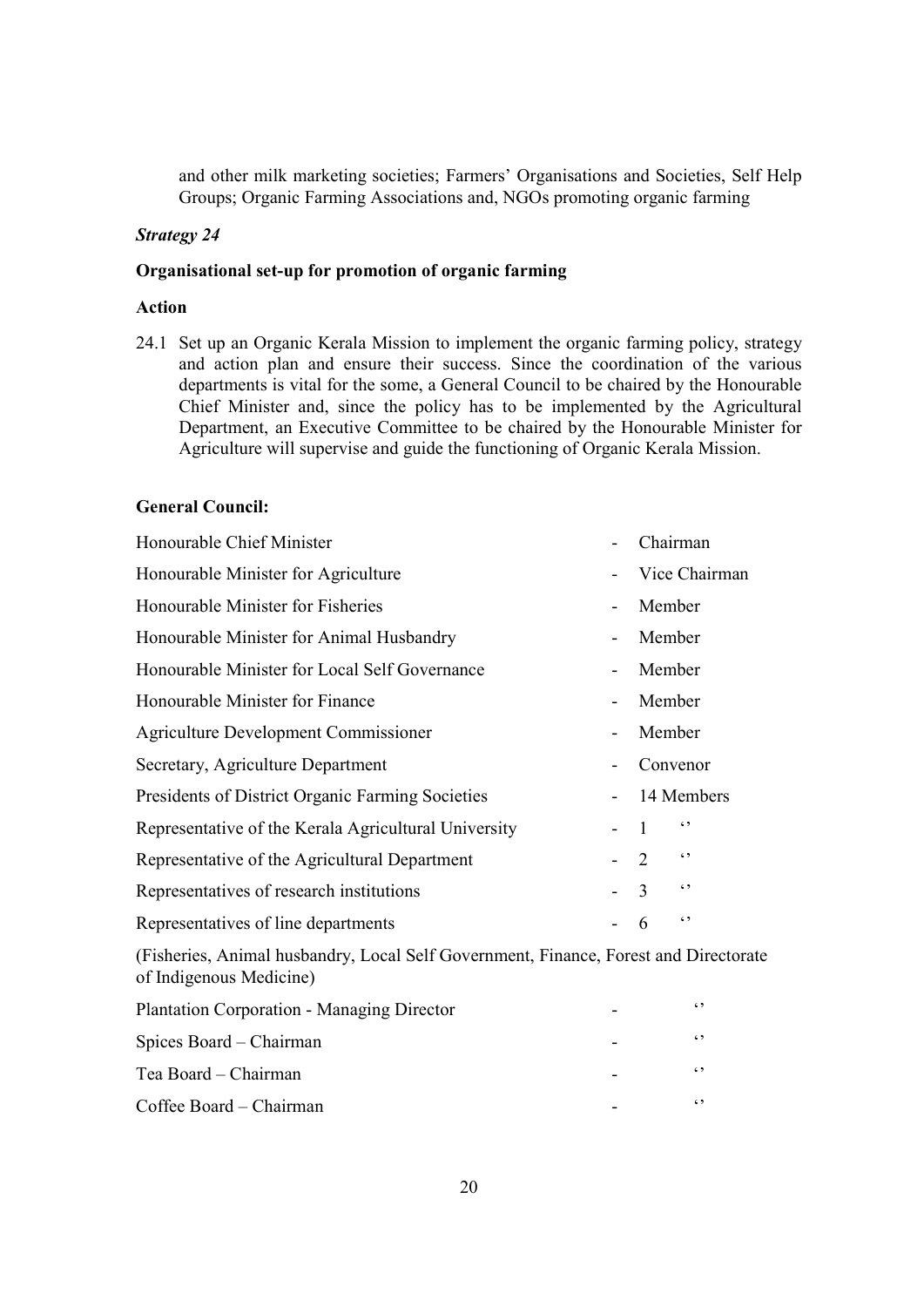| Rubber Board – Chairman                                                                    | $\epsilon$ |  |
|--------------------------------------------------------------------------------------------|------------|--|
| Coconut Development Board – Chairman                                                       | $\epsilon$ |  |
| Kerala State Agricultural Prices Board – Chairman                                          | $\epsilon$ |  |
| Representatives of NGOs working in the field of agriculture (to be nominated by the Govt.) |            |  |
| Kerala State Biodiversity Board – Chairman                                                 | $\epsilon$ |  |
| Additional Director, Soil Survey, Conservation Department                                  | $\epsilon$ |  |
| Chief Engineer, Irrigation Department                                                      | $\epsilon$ |  |
| Director, State Horticulture Mission                                                       | $\epsilon$ |  |
| C.E.O., Vegetable and Fruit Promotion Council                                              | $\epsilon$ |  |
| Representative of the Planning Board                                                       | $\epsilon$ |  |

## **Executive Committee:**

| Hon. Minister for Agriculture                           |                          | Chairman  |
|---------------------------------------------------------|--------------------------|-----------|
| Secretary, Department of Agriculture                    |                          | Member    |
| Secretary, Department of Animal Husbandry               |                          | Member    |
| Secretary, Department of Fisheries                      |                          | Member    |
| Secretary, Department of Local Self Government          |                          | Member    |
| Chairman, Kerala State Biodiversity Board               |                          | Member    |
| Director, Department of Agriculture                     |                          | Convenor  |
| Representatives of Kerala Agriculture University        |                          | Member    |
| Director, Animal Husbandry                              |                          | Member    |
| Director, Fisheries                                     |                          | Member    |
| Director, Department of Ayurveda, Traditional Medicines | $\overline{\phantom{a}}$ | Member    |
| Representative, Kerala State Planning Board             |                          | Member    |
| Representative of organic farmers                       |                          | 2 Members |
| Representative of NGOs working in the field             |                          | 2 Members |
| of organic farming                                      |                          |           |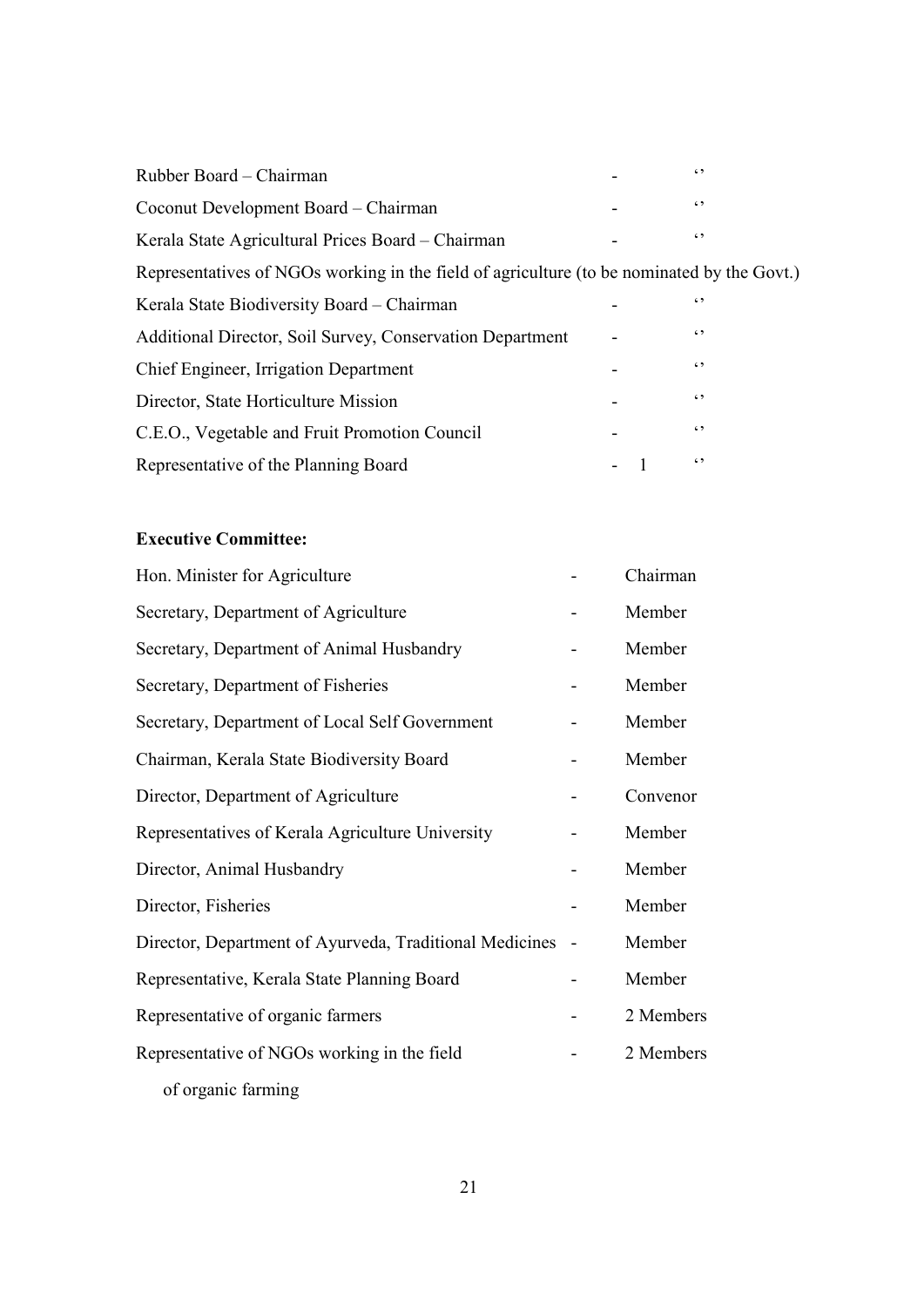# **KERALA STATE ORGANIC FARMING POLICY, STRATEGY AND ACTION PLAN**

## **GOVERNMENT OF KERALA**

**2010** 

Agriculture (P.B.) Department

G.O.(P) No. 39/2010/Agri. Thiruvananthapuram, 2010 February 10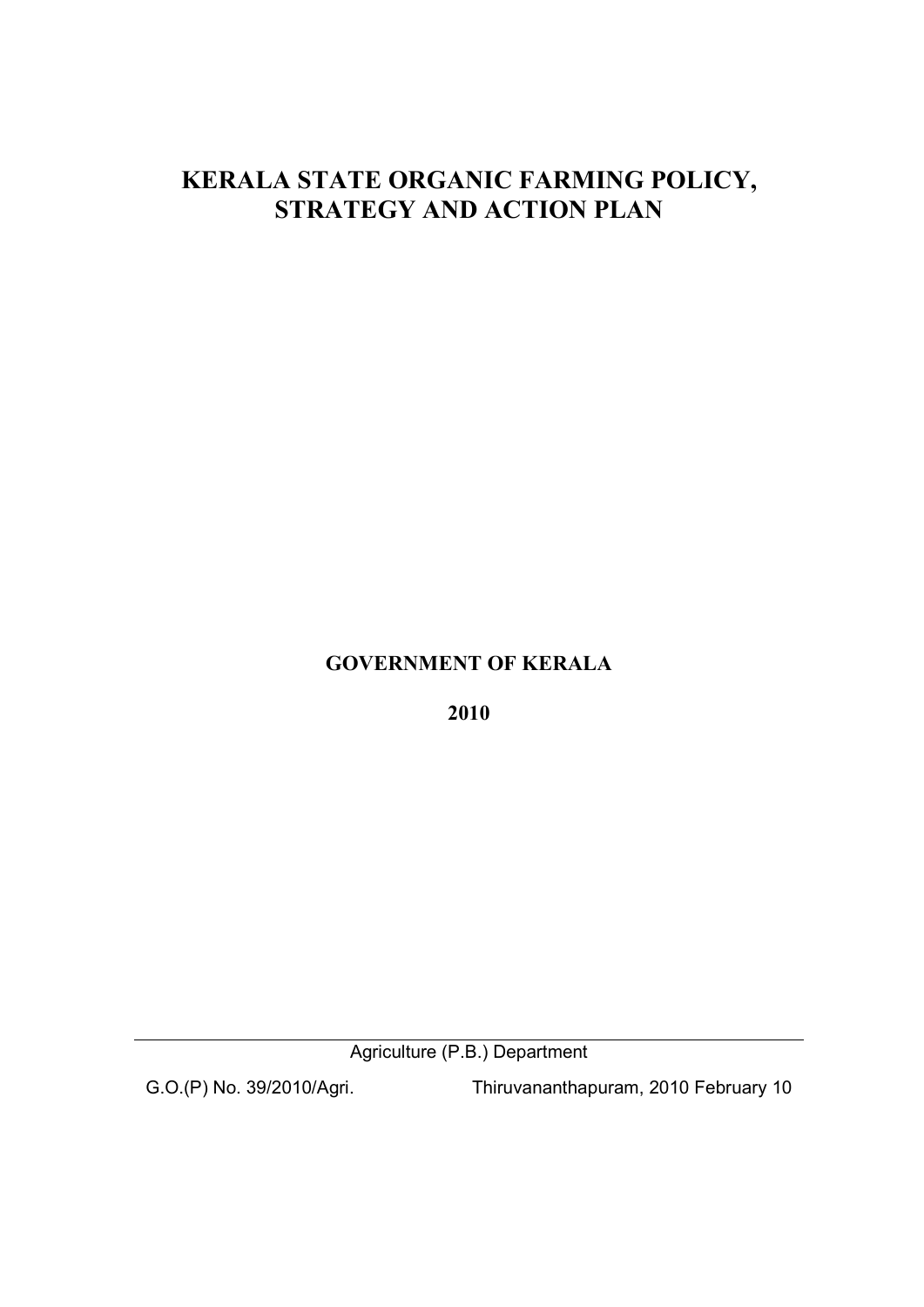## **Contents**

| Vision                                                                                                          | 1  |
|-----------------------------------------------------------------------------------------------------------------|----|
| Background                                                                                                      | 1  |
| A brief history of organic farming                                                                              | 4  |
| Benefits of organic farming                                                                                     | 6  |
| Organic Farming Policy, Strategy and Action Plan                                                                | 6  |
| Objectives                                                                                                      | 6  |
| Strategies and Action Plan                                                                                      | 7  |
| Definition of organic farmer                                                                                    | 7  |
| Strategy 1                                                                                                      |    |
| Ensure seed sovereignty of the farmers and the State                                                            | 8  |
| Strategy 2                                                                                                      |    |
| Implementation of organic farming policy in a phased manner                                                     | 8  |
| Strategy 3                                                                                                      |    |
| Compact Area Group approach in organic farming                                                                  | 9  |
| Strategy 4                                                                                                      |    |
| Strengthen soil and ensure water conservation measures                                                          | 9  |
| Strategy 5                                                                                                      |    |
| Promote a mixed farming approach for livelihood<br>security and ecological sustainability                       | 10 |
| Strategy 6                                                                                                      |    |
| Conserve and improve agro-biodiversity and undomesticated biodiversity                                          | 11 |
| Strategy 7                                                                                                      |    |
| Launch a state-wide intensive campaign on organic farming in the form of a<br>popular movement: "Jaiva Keralam" | 11 |
| Strategy 8                                                                                                      |    |
| Ensure availability of quality organic manure to the farmers                                                    | 12 |
| Strategy 9                                                                                                      |    |
| Ensure farm inputs for organic farming                                                                          | 13 |
| Strategy 10                                                                                                     |    |
| Capacity Building for farmers, implementing officers, agencies, and local self-<br>government members           | 13 |